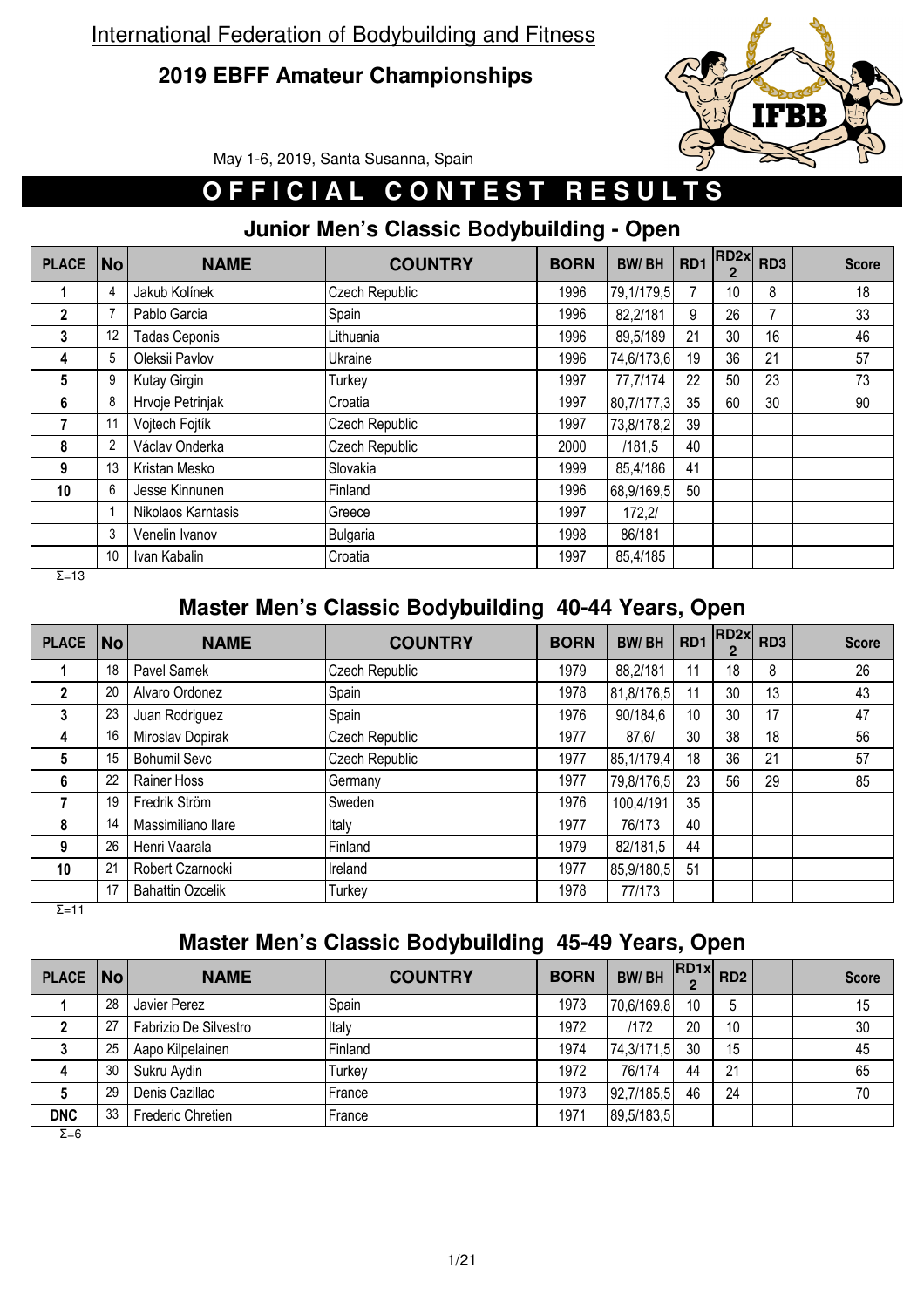## **Master Men's Classic Bodybuilding over 50 Years, Open**

| PLACE   No   |    | <b>NAME</b>       | <b>COUNTRY</b> | <b>BORN</b> | <b>BW/BH</b> | RD <sub>1</sub> | RD2x <br>$\mathbf{2}$ | RD <sub>3</sub> | <b>Score</b> |
|--------------|----|-------------------|----------------|-------------|--------------|-----------------|-----------------------|-----------------|--------------|
|              | 37 | André Thesen      | Norway         | 1968        | /175,9       | 5               | 10                    | 5               | 15           |
|              | 34 | Voitto Suosaari   | Finland        | 1967        | 84,2/178     | 12              | 22                    | 13              | 35           |
| 3            | 35 | Aleksandr Antipov | Russia         | 1967        | 75,5/174,2   | 15              | 28                    | 13              | 41           |
| 4            | 40 | Roman Laeber      | Switzerland    | 1964        | 74/177       | 18              | 44                    | 23              | 67           |
| 5            | 38 | Nicolas Guilhaume | Switzerland    | 1965        | 69,8/169     | 28              | 48                    | 24              | 72           |
| 6            | 32 | Ibrahim Cumali    | Turkey         | 1968        | 73,6/173,5   | 29              | 56                    | 26              | 82           |
|              | 39 | Desmond Daly      | Ireland        | 1958        | 78/174       | 33              |                       |                 |              |
| 8            | 36 | Alain Muzy        | France         | 1959        | 81,7/179,5   | 40              |                       |                 |              |
| $\Sigma = 8$ |    |                   |                |             |              |                 |                       |                 |              |

#### **Master Men's Classic Bodybuilding Overall**

| PLACE   No   |    | <b>NAME</b>  | <b>COUNTRY</b> | <b>BORN</b> | <b>BW/BH</b> | R <sub>D</sub> <sub>1</sub> |  | <b>Score</b> |
|--------------|----|--------------|----------------|-------------|--------------|-----------------------------|--|--------------|
|              | 27 | André Thesen | INorwav        | 1968        | /175.9       |                             |  |              |
|              | 28 | Javier Perez | Spain          | 1973        | 70,6/169,8   | 10                          |  | 10           |
|              | 18 | Pavel Samek  | Czech Republic | 1979        | 88,2/181     | 12<br>ں ا                   |  | 13           |
| $\Sigma = 3$ |    |              |                |             |              |                             |  |              |

## **Men's Classic Bodybuilding up to 171 cm**

| <b>PLACE</b> | $\overline{\mathsf{No}}$ | <b>NAME</b>       | <b>COUNTRY</b> | <b>BORN</b> | <b>BW/BH</b> | RD1 | RD2x | RD <sub>3</sub> | <b>Score</b> |
|--------------|--------------------------|-------------------|----------------|-------------|--------------|-----|------|-----------------|--------------|
|              | 47                       | Bogdan Farcas     | Romania        | 1989        | 61,2/162,2   | 5   | 10   | 5               | 15           |
|              | 44                       | Cosmin lancu      | Romania        | 1987        | 69/170       | 10  | 24   | 11              | 35           |
|              | 48                       | Farhad Guliyev    | Azerbaijan     | 1979        | 64,8/165     | 17  | 28   | 15              | 43           |
|              | 45                       | Jakub Prokop      | Slovakia       | 1990        | 58,1/161     | 21  | 44   | 20              | 64           |
| 5            | 50                       | Thibault Boisson  | France         | 1992        | 69/170       | 23  | 48   | 25              | 73           |
| 6            | 43                       | Tomasz Laszko     | Poland         | 1980        | 71,5/171     | 34  | 58   | 29              | 87           |
|              | 49                       | Jesse Kinnunen    | Finland        | 1996        | 68,9/169,5   | 35  |      |                 |              |
| 8            | 42                       | Oleksandr Sirenko | Ukraine        | 1995        | 71,5/170,5   | 35  |      |                 |              |
| 9<br>- -     | 46                       | Fred Faulon       | France         | 1980        | 54,6/158,2   | 45  |      |                 |              |

 $Σ=9$ 

## **Men's Classic Bodybuilding up to 175 cm**

| <b>PLACE</b> | No l | <b>NAME</b>           | <b>COUNTRY</b> | <b>BORN</b> | <b>BW/BH</b> | RD <sub>1</sub> | $RD2x$ $RD3$ |    | <b>Score</b> |
|--------------|------|-----------------------|----------------|-------------|--------------|-----------------|--------------|----|--------------|
|              | 56   | Jose Miguel Gomez     | Spain          | 1985        | 76/172       | 5               | 10           | 5  | 15           |
|              | 57   | Rui Geneto            | Portugal       | 1979        | 78/174,5     | 14              | 26           | 10 | 36           |
|              | 59   | Alvaro Sauca          | Spain          | 1987        | 77,9/174,5   | 11              | 34           | 21 | 55           |
| 4            | 53   | Oleksii Pavlov        | Ukraine        | 1996        | 74,6/173,6   | 20              | 40           | 20 | 60           |
|              | 58   | <b>Florian Torres</b> | France         | 1993        | 71,1/172,5   | 29              | 48           | 18 | 66           |
| 6            | 60   | Pawel Mordzonek       | Poland         | 1988        | 75,2/175     | 31              | 60           | 30 | 90           |
|              | 55   | Aapo Kilpelainen      | Finland        | 1974        | 74,3/171,5   | 34              |              |    |              |
|              | 54   | Massimiliano llare    | Italy          | 1977        | 76/173       | 37              |              |    |              |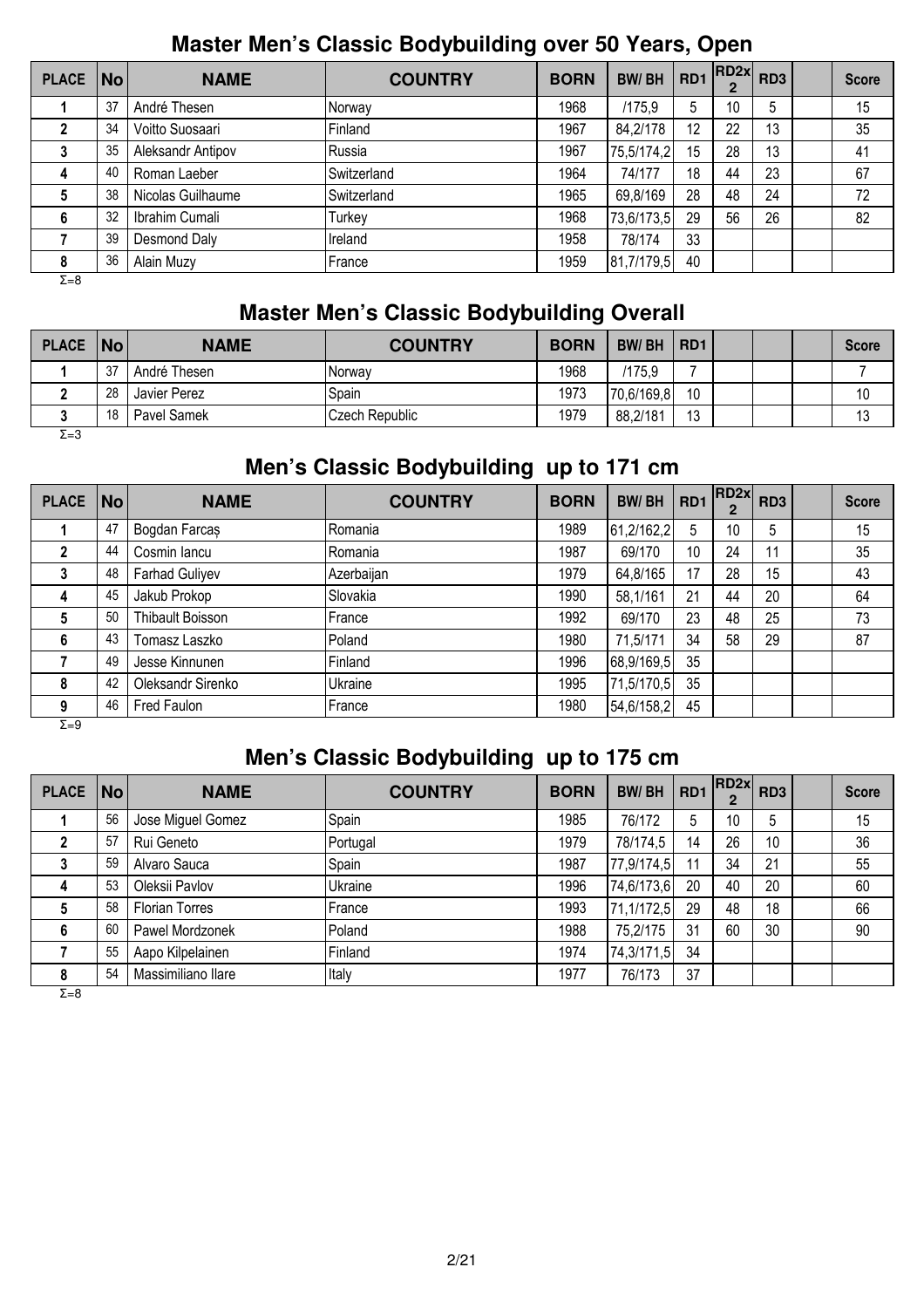**Men's Classic Bodybuilding up to 180 cm**

| <b>PLACE</b> | No | <b>NAME</b>           | <b>COUNTRY</b> | <b>BORN</b> | <b>BW/BH</b> | RD <sub>1</sub> | RD2x | RD <sub>3</sub> | <b>Score</b> |
|--------------|----|-----------------------|----------------|-------------|--------------|-----------------|------|-----------------|--------------|
|              | 71 | Bader Almiloudi       | Malta          | 1990        | 79,1/178,5   | 9               | 26   | 11              | 37           |
| $\mathbf 2$  | 70 | Borja Serna           | Spain          | 1982        | 83,7/176,2   | 11              | 26   | 13              | 39           |
| 3            | 63 | Granit Kuleta         | Kosovo         | 1990        | 83,6/178,2   | 13              | 24   | 23              | 47           |
| 4            | 74 | Yamil Calvo           | Spain          | 1986        | 79,9/176     | 17              | 38   | 17              | 55           |
| 5            | 69 | Aleksandr Tarasevskij | Ireland        | 1986        | 84,6/179,5   | 31              | 48   | 17              | 65           |
| 6            | 67 | Morissana Kante       | France         | 1987        | 83,2/177     | 31              | 48   | 23              | 71           |
| 7            | 66 | Vladimir Matsievskiy  | Russia         | 1989        | 85,4/179,7   | 33              |      |                 |              |
| 8            | 73 | Dmytro Korotych       | Ukraine        | 1988        | 87/180       | 40              |      |                 |              |
| 9            | 72 | David Ourmiah         | France         | 1983        | 83/176       | 43              |      |                 |              |
| 10           | 68 | <b>Bruno Borges</b>   | Ireland        | 1986        | 83,8/178,2   | 50              |      |                 |              |
|              | 64 | Thomas Holzer         | Germany        | 1990        | 81,2/177,4   |                 |      |                 |              |
|              | 65 | Dragos Zanfir         | Romania        | 1991        | 83,5/178     |                 |      |                 |              |
|              | 75 | Bahadir Avhan         | Turkey         | 1989        | 80/178.5     |                 |      |                 |              |

 $\overline{Σ}$ =13

## **Men's Classic Bodybuilding over 180 cm**

| <b>PLACE</b> | No | <b>NAME</b>                    | <b>COUNTRY</b> | <b>BORN</b> | <b>BW/BH</b> | RD1 | RD <sub>2x</sub> | RD <sub>3</sub> | <b>Score</b> |
|--------------|----|--------------------------------|----------------|-------------|--------------|-----|------------------|-----------------|--------------|
| 1            | 85 | Damian Kuffel                  | Poland         |             | 94,7/187     | 5   | 10               | 6               | 16           |
| $\mathbf{2}$ | 81 | Alexey Syurtukov               | Russia         | 1986        | 89,4/182,5   | 13  | 24               | 12              | 36           |
| 3            | 92 | Audrius Petrenas               | Lithuania      | 1991        | 87,7/182,2   | 17  | 36               | 17              | 53           |
| 4            | 88 | <b>Francisco Galvan Torres</b> | Spain          | 1985        | 89,9/181,2   | 17  | 36               | 19              | 55           |
| 5            | 79 | Ehsan Salehinya                | Netherlands    | 1990        | 90/182       | 25  | 44               | 24              | 68           |
| 6            | 78 | Daniel Westerlund              | Sweden         | 1984        | 94,4/185,5   | 33  | 56               | 28              | 84           |
|              | 89 | Dmitrii Filipchenko            | Russia         | 1981        | 92/184       | 38  |                  |                 |              |
| 8            | 83 | Igor Sikora                    | Serbia         | 1992        | 94,8/186,2   | 41  |                  |                 |              |
| 9            | 90 | Andrej Markovic                | Slovakia       | 1980        | 90,3/183,2   | 45  |                  |                 |              |
| 10           | 87 | <b>Tobias Kempe</b>            | Sweden         | 1993        | 87,2/183     | 50  |                  |                 |              |
|              | 80 | Maksym Prykhodko               | Ukraine        | 1990        | 91,6/185     |     |                  |                 |              |
|              | 82 | Danylo Tsypko                  | Ukraine        | 1995        | 92,9/187     |     |                  |                 |              |
|              | 84 | Sandi Imerovic                 | Croatia        | 1983        | 90,2/183,4   |     |                  |                 |              |
|              | 86 | Ivan Kabalin                   | Croatia        | 1997        | 85,4/185     |     |                  |                 |              |
|              | 91 | Mindaugas Urbaitis             | Lithuania      | 1984        | 86,6/187,5   |     |                  |                 |              |

 $\overline{Σ}$ =15

## **Men's Classic Bodybuilding Overall**

| PLACE   No |      | <b>NAME</b>       | <b>COUNTRY</b> | <b>BORN</b> | <b>BW/BH</b> | RD <sub>1</sub> |  | <b>Score</b> |
|------------|------|-------------------|----------------|-------------|--------------|-----------------|--|--------------|
|            | 85   | Damian Kuffel     | Poland         |             | 94,7/187     |                 |  |              |
|            | 56   | Jose Miguel Gomez | Spain          | 1985        | 76/172       |                 |  |              |
|            | 7'   | Bader Almiloudi   | Malta          | 1990        | 79,1/178,5   | 16              |  | 16           |
|            | - 47 | Bogdan Farcas     | IRomania       | 1989        | 61,2/162,2   | 19              |  | 19           |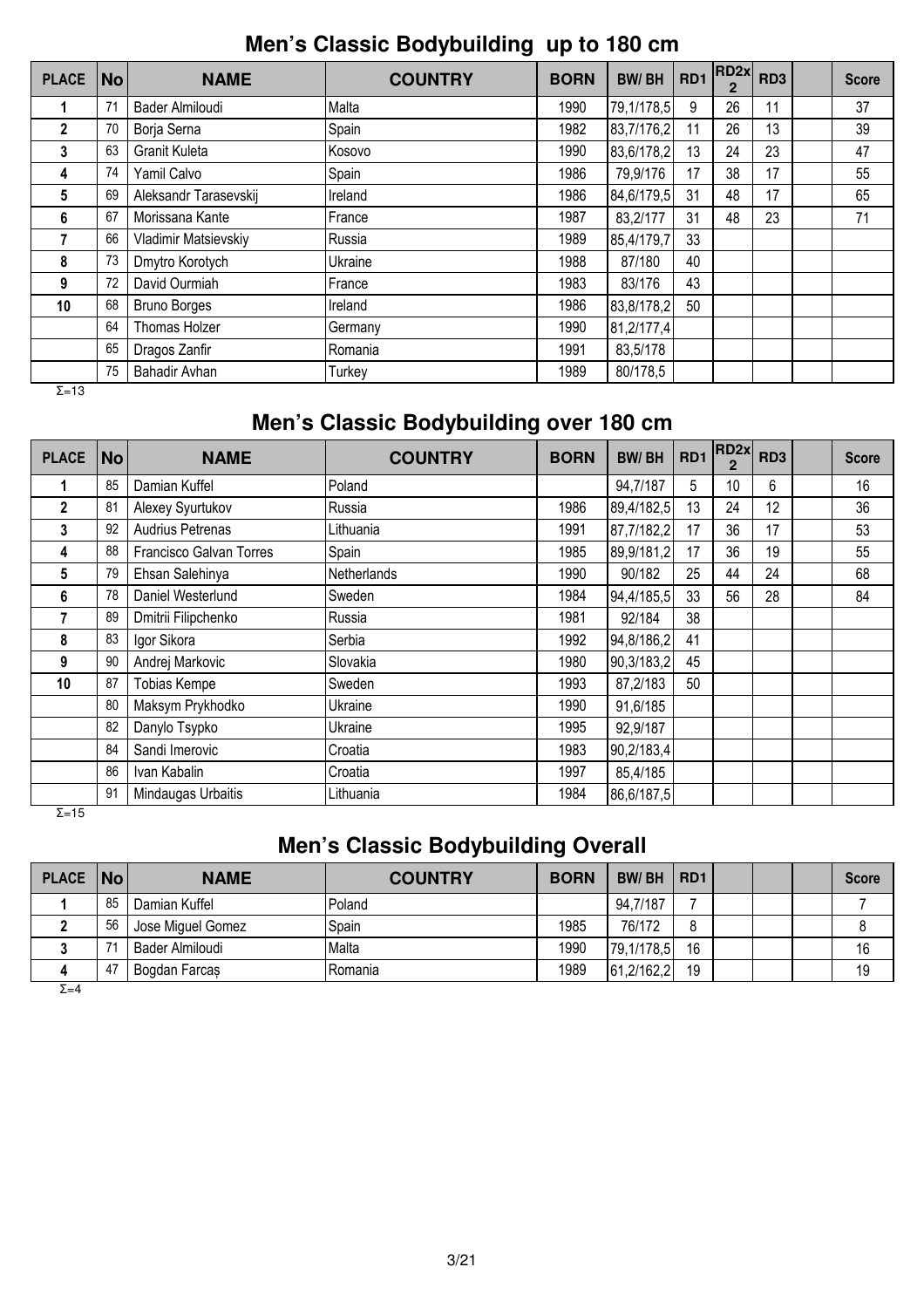#### **Men's Games Classic Bodybuilding up to 175 cm**

| <b>PLACE</b> | <b>No</b> | <b>NAME</b>              | <b>COUNTRY</b> | <b>BORN</b> | <b>BW/BH</b> | RD <sub>1</sub> | RD2x | RD <sub>3</sub> | <b>Score</b> |
|--------------|-----------|--------------------------|----------------|-------------|--------------|-----------------|------|-----------------|--------------|
|              | 102       | Jose Tercero             | Spain          | 1989        | 67,8/169,5   | 9               | 14   |                 | 21           |
|              | 101       | Dragoș Enuță             | Romania        | 1982        | 73,2/173,2   | 11              | 22   | 10              | 32           |
| 3            | 96        | <b>Victor Nastase</b>    | Belgium        | 1979        | 69,9/170,6   | 10              | 22   | 12              | 34           |
| 4            | 99        | Jurgen Silvano           | Belgium        | 1981        | 75,8/174,5   | 23              | 42   | 21              | 63           |
| 5            | 95        | Lukas Vechter            | Slovakia       | 1994        | /171.4       | 22              | 52   | 25              | 77           |
| 6            | 98        | Vytautas Elmonas         | Lithuania      | 1987        | 72,6/171     | 30              | 56   | 29              | 85           |
|              | 100       | Adrian Lungu             | Romania        | 1981        | 75,4/174,5   | 35              |      |                 |              |
| 8            | 97        | Kristjan-Johannes Konsap | Estonia        | 1989        | 75,2/174,2   | 40              |      |                 |              |
| $\Sigma = 8$ |           |                          |                |             |              |                 |      |                 |              |

#### **Men's Games Classic Bodybuilding over 175 cm**

| <b>PLACE</b> | No  | <b>NAME</b>            | <b>COUNTRY</b>       | <b>BORN</b> | <b>BW/BH</b> | RD <sub>1</sub> | RD2x | RD <sub>3</sub> | <b>Score</b> |
|--------------|-----|------------------------|----------------------|-------------|--------------|-----------------|------|-----------------|--------------|
|              | 112 | Jakub Kolínek          | Czech Republic       | 1996        | 79,1/179,5   | 9               | 16   | 8               | 24           |
|              | 104 | Alberto Prol           | Spain                | 1983        | 78,2/175,1   | 8               | 16   | 8               | 24           |
| 3            | 111 | Gabor Kenderes         | <b>Hungary</b>       | 1986        | 77,8/177,5   | 13              | 26   | 15              | 41           |
| 4            | 105 | Alexandru Albulescu    | Romania              | 1981        | 84/184       | 18              | 42   | 20              | 62           |
| 5            | 110 | Ramil Lipp             | Estonia              | 1980        | 77,8/179,9   | 22              | 46   | 23              | 69           |
| 6            | 106 | <b>Tarik Secic</b>     | Bosnia & Herzegovina | 1989        | 99,2/195,5   | 34              | 60   | 30              | 90           |
|              | 108 | Kristan Mesko          | Slovakia             | 1999        | 85,4/186     | 35              |      |                 |              |
| 8            | 107 | Hrvoje Petrinjak       | Croatia              | 1997        | 80,7/177,3   | 37              |      |                 |              |
| 9            | 109 | <b>Olivier Pieters</b> | Belgium              | 1995        | 71,6/176,4   | 45              |      |                 |              |
| $\Sigma = 9$ |     |                        |                      |             |              |                 |      |                 |              |

## **Men's Games Classic Bodybuilding Overall**

| <b>PLACE</b> | No  | <b>NAME</b>   | <b>COUNTRY</b>        | <b>BORN</b> | <b>BW/BH</b> | R <sub>D</sub> 1 |  | <b>Score</b> |
|--------------|-----|---------------|-----------------------|-------------|--------------|------------------|--|--------------|
|              | 112 | Jakub Kolínek | <b>Czech Republic</b> | 1996        | 79,1/179,5   | -                |  |              |
|              | 102 | Jose Tercero  | Spain                 | 1989        | [67,8/169,5] | 10               |  | 10           |
| $\Sigma = 2$ |     |               |                       |             |              |                  |  |              |

#### **Master Men's Bodybuilding 40-44 Years up to 80 kg**

| PLACE   No |     | <b>NAME</b>        | <b>COUNTRY</b> | <b>BORN</b> | <b>BW/BH</b> | RD <sub>1</sub> | $RD2x$ RD3 |    | <b>Score</b> |
|------------|-----|--------------------|----------------|-------------|--------------|-----------------|------------|----|--------------|
|            | 244 | Emil Giurgiu       | l Romania      | 1975        | 70,7/        | 5               | 16         | 6  | 22           |
| 2          | 243 | Mats Ljung         | lSweden.       | 1975        | /78,5        | 11              | 18         | 11 | 29           |
| 3          | 242 | Carlos Caruana     | Malta          | 1977        | 74,5/        | 12              | 24         | 14 | 38           |
| 4          | 245 | Daniel Priewisch   | Germany        | 1977        | 68,9/        | 20              | 40         | 20 | 60           |
| 5          | 246 | Ismail Dikmen      | Turkey         | 1976        | 68,5/        | 30              | 54         | 26 | 80           |
| 6          | 241 | Cihan Suerman      | Turkey         | 1978        | 80/          | 29              | 54         | 28 | 82           |
|            | 247 | <b>Haluk Yigit</b> | Turkey         | 1976        | 69,7/        | 32              |            |    |              |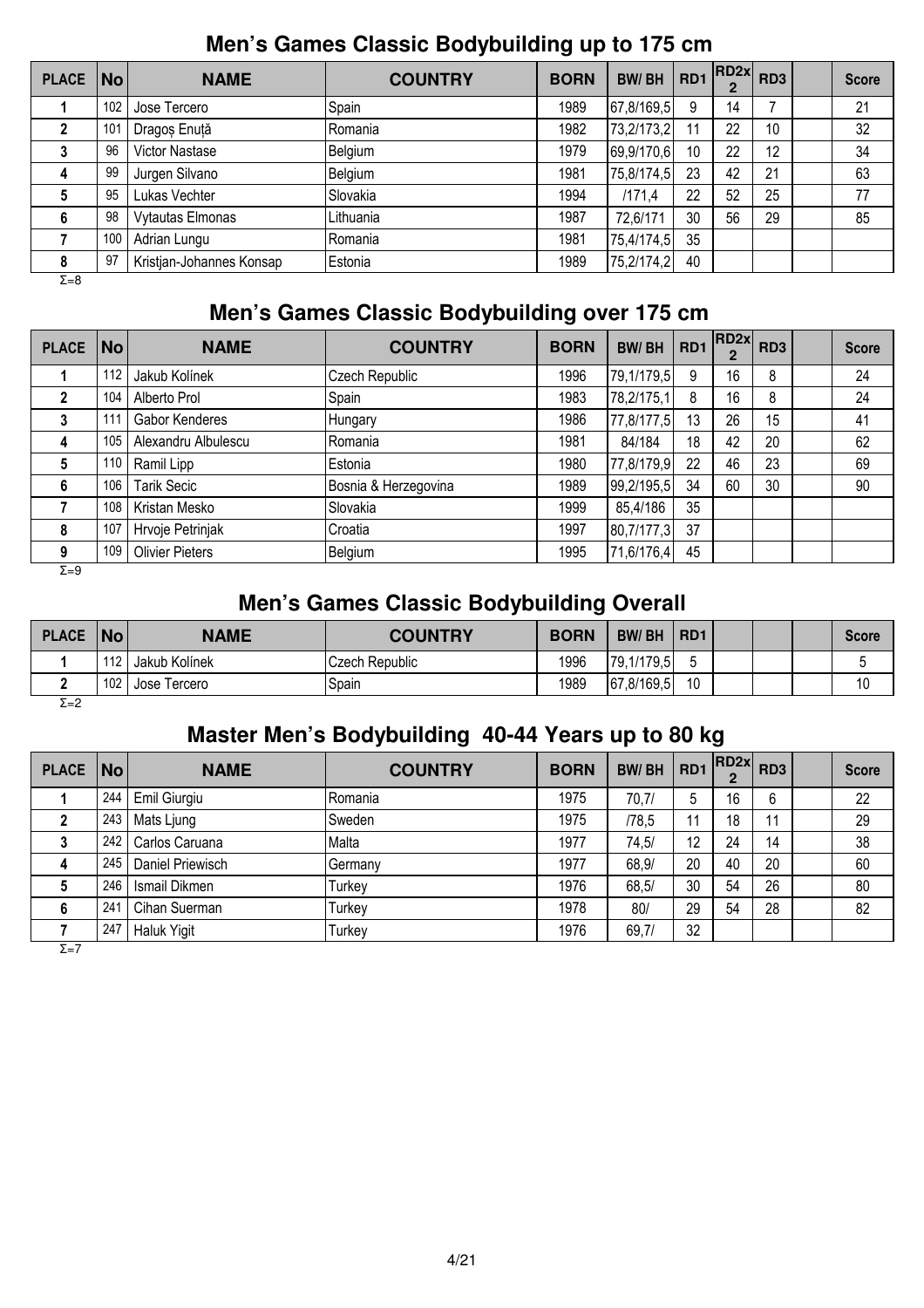#### **Master Men's Bodybuilding 40-44 Years up to 90 kg**

| <b>PLACE</b> | $\vert$ No $\vert$ | <b>NAME</b>         | <b>COUNTRY</b> | <b>BORN</b> | <b>BW/BH</b> | RD1 | RD2x <br>$\overline{2}$ | RD <sub>3</sub> | <b>Score</b> |
|--------------|--------------------|---------------------|----------------|-------------|--------------|-----|-------------------------|-----------------|--------------|
|              | 253                | Keivan Gomanian     | Sweden         | 1977        | 88,1/        | 5   | 12                      | 8               | 20           |
| $\mathbf 2$  | 258                | Andrei Sychev       | Russia         | 1978        | 89, 6/       | 12  | 26                      | 11              | 37           |
| 3            | 262                | Guillermo Rodriguez | Spain          | 1978        | 87,2/        | 14  | 28                      | 15              | 43           |
| 4            | 259                | Mario Alonso        | Spain          | 1979        | 86, 6/       | 17  | 38                      | 21              | 59           |
| 5            | 260                | Rifat Sipahioglu    | Turkey         | 1977        | 87.8/        | 25  | 50                      | 20              | 70           |
| 6            | 256                | Dmitrii Shishkin    | Russia         | 1975        | 86,8/        | 34  | 60                      | 29              | 89           |
| 7            | 255                | Slawomir Szafranski | Poland         | 1977        | 88,4/        | 34  |                         |                 |              |
| 8            | 261                | Vasiliy Burnashov   | Russia         | 1977        | 87,7/        | 42  |                         |                 |              |
| 9            | 251                | <b>Teodor Dimov</b> | Bulgaria       | 1978        |              | 43  |                         |                 |              |
| 10           | 257                | Rodrigue Alidor     | France         |             | 85.2/        | 50  |                         |                 |              |
|              | 254                | Marcello Rinaudo    | Italy          | 1977        | 86/          |     |                         |                 |              |

Σ=11

## **Master Men's Bodybuilding 40-44 Years over 90 kg**

| <b>PLACE</b> | $\overline{\mathsf{No}}$ | <b>NAME</b>      | <b>COUNTRY</b> | <b>BORN</b> | <b>BW/BH</b> | RD <sub>1</sub> | RD2x | RD <sub>3</sub> | <b>Score</b> |
|--------------|--------------------------|------------------|----------------|-------------|--------------|-----------------|------|-----------------|--------------|
|              | 252                      | Rafał Filipczuk  | Poland         | 1979        | 95,6/        | 9               | 16   | 9               | 25           |
|              | 270                      | Libor Voborník   | Czech Republic | 1975        | 114.4/       | 11              | 22   | 9               | 31           |
|              | 266                      | Besart Maxharraj | Kosovo         | 1978        | 102.3/       | 12              | 22   | 12              | 34           |
| 4            | 268                      | Naim Hammi       | France         | 1977        | 103.3/       | 20              | 42   | 21              | 63           |
|              | 269                      | Süleyman Canda   | Turkey         | 1978        | 103,7/       | 27              | 50   | 24              | 74           |
| 6            | 265                      | Sid Ahmed Aissa  | France         | 1975        | 101.5/       | 30              | 58   | 30              | 88           |
|              | 267                      | Pavel Ivanov     | Russia         | 1979        | 99/          | 34              |      |                 |              |

 $Σ=7$ 

## **Master Men's Bodybuilding 45-49 Years up to 80 kg**

| PLACE   No   |     | <b>NAME</b>         | <b>COUNTRY</b> | <b>BORN</b> | <b>BW/BH</b> | $R$ D1x $R$ D2<br>ŋ |    |  | <b>Score</b> |
|--------------|-----|---------------------|----------------|-------------|--------------|---------------------|----|--|--------------|
|              | 273 | Herman Pysarenko    | Ukraine        | 1973        | 66,9/        | 10 <sup>°</sup>     | 6  |  | 16           |
|              | 272 | Patrice Novillo     | France         | 1970        | 79,2/        | 22                  | 12 |  | 34           |
|              | 274 | Andrzej Drabikowski | Poland         | 1974        | 78,6/        | 26                  | 14 |  | 40           |
| 4            | 276 | Pavel Bartonícek    | Czech Republic | 1972        | 76,8/        | 40                  | 21 |  | 61           |
| 5            | 275 | Huseyin Pisken      | Turkev         | 1972        | 69,7/        | 50                  | 23 |  | 73           |
| $\Sigma = 5$ |     |                     |                |             |              |                     |    |  |              |

## **Master Men's Bodybuilding 45-49 Years over 80 kg**

| <b>PLACE</b> | No l | <b>NAME</b>          | <b>COUNTRY</b> | <b>BORN</b> | <b>BW/BH</b> | RD1 | RD2x | RD <sub>3</sub> | <b>Score</b> |
|--------------|------|----------------------|----------------|-------------|--------------|-----|------|-----------------|--------------|
|              | 283  | Aleksei Tronov       | Russia         | 1974        | 112.5/       | 5   | 10   | 5               | 15           |
| 2            | 282  | Andrey Morozov       | Russia         | 1972        | 87,8/        | 14  | 24   | 14              | 38           |
| 3            | 287  | Andrey Popov         | Russia         | 1973        | 97,7/        | 16  | 30   | 15              | 45           |
| 4            | 281  | Mariusz Balazinski   | Poland         | 1970        | 88,4/        | 16  | 40   | 16              | 56           |
| 5            | 279  | Aleh Ryshkevich      | <b>Belarus</b> | 1972        | 97,8/        | 28  | 46   | 23              | 69           |
| 6            | 285  | Robert Wallenta      | Germany        | 1973        | 89/          | 27  | 56   | 29              | 85           |
|              | 286  | Piotr Wierzchanowski | Poland         | 1972        | 113,6/       | 36  |      |                 |              |
| 8            | 284  | Jacques Zinsou       | Denmark        | 1972        | 94,3/        | 40  |      |                 |              |
| 9            | 280  | Darius Alesius       | Ireland        | 1972        | 84,5/        | 43  |      |                 |              |
| 10           | 288  | Pierre Charmasson    | France         | 1974        | 98.5/        | 50  |      |                 |              |

 $\overline{Σ=10}$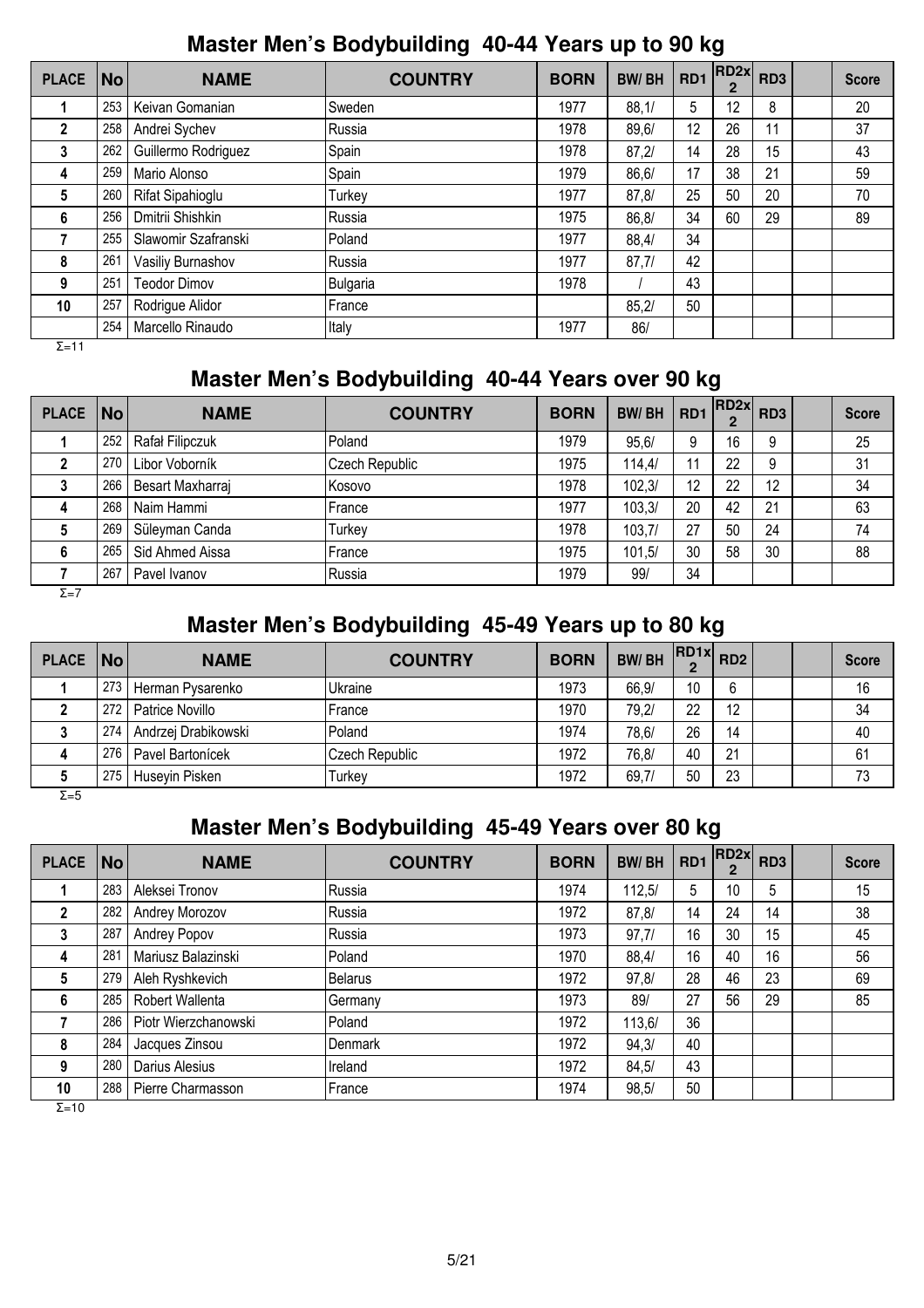## **Master Men's Bodybuilding 50-54 Years, up to 80 kg**

| <b>PLACE</b>  | No  | <b>NAME</b>              | <b>COUNTRY</b> | <b>BORN</b> | <b>BW/BH</b> | RD <sub>1</sub> | RD2x | RD <sub>3</sub> | <b>Score</b> |
|---------------|-----|--------------------------|----------------|-------------|--------------|-----------------|------|-----------------|--------------|
|               | 122 | Jens Schneider           | Germany        | 1969        | 79,2/        | 5               | 10   | 5               | 15           |
| 2             | 123 | <b>Bartolome Perales</b> | Spain          | 1969        | 78,9/        | 10 <sup>°</sup> | 20   | 11              | 31           |
| 3             | 121 | Juan Francisco Martin    | Spain          | 1969        | 78,3/        | 15              | 30   | 14              | 44           |
| 4             | 115 | Luca Trossi              | Italy          | 1968        | 75,7/        | 22              | 44   | 22              | 66           |
| 5             | 117 | Onita Caracuda           | Romania        | 1966        | 76,7/        | 29              | 50   | 23              | 73           |
| 6             | 124 | Pietro Bommarito         | Germany        | 1965        | 77,3/        | 31              | 58   | 29              | 87           |
|               | 119 | Miguel-Angel Lopez       | Spain          | 1967        | 71,8/        | 32              |      |                 |              |
| 8             | 116 | Emil Kopsik              | Slovakia       | 1965        | 76,9/        | 39              |      |                 |              |
| 9             | 118 | Abdelhadi Elmoutaraji    | France         | 1966        | 71/          | 45              |      |                 |              |
| 10            | 120 | Unsal Hepbildikler       | Turkey         | 1967        | 79,8/        | 48              |      |                 |              |
| $\Sigma = 10$ |     |                          |                |             |              |                 |      |                 |              |

## **Master Men's Bodybuilding 50-54 Years, over 80 kg**

| <b>PLACE</b> | No  | <b>NAME</b>        | <b>COUNTRY</b>     | <b>BORN</b> | <b>BW/BH</b> | RD1 | RD2x <br>$\mathbf{2}$ | RD <sub>3</sub> | <b>Score</b> |
|--------------|-----|--------------------|--------------------|-------------|--------------|-----|-----------------------|-----------------|--------------|
|              | 131 | Jan Tomasek        | Czech Republic     | 1969        | 95/          | 10  | 18                    | 8               | 26           |
|              | 128 | Johhny Stuhldreier | <b>Netherlands</b> | 1968        | 95,2/        | 10  | 24                    | 13              | 37           |
|              | 129 | Alfredo Fernandez  | Spain              | 1969        | 89,2/        | 15  | 26                    | 13              | 39           |
|              | 127 | Peter Kettler      | Germany            | 1965        | 86,1/        | 16  | 36                    | 17              | 53           |
|              | 134 | losif Samir        | Spain              | 1968        | 94/          | 24  | 46                    | 25              | 71           |
| 6            | 130 | Francesco Di Bella | Italy              | 1968        | 89,4/        | 31  | 60                    | 30              | 90           |
|              | 132 | Eric Holbein       | France             | 1968        | 87,2/        | 35  |                       |                 |              |
| 8            | 133 | Haci Kolukirik     | Turkey             | 1968        | 86,8/        | 39  |                       |                 |              |
| $\Sigma = 8$ |     |                    |                    |             |              |     |                       |                 |              |

# **Master Men's Bodybuilding over 55 Years, up to 75 kg**

| <b>PLACE</b> | No  | <b>NAME</b>             | <b>COUNTRY</b> | <b>BORN</b> | <b>BW/BH</b> | RD <sub>1</sub> | $  RD2x $ $RD3$ |    | <b>Score</b> |
|--------------|-----|-------------------------|----------------|-------------|--------------|-----------------|-----------------|----|--------------|
|              | 145 | Sigurkarl Adalsteinsson | Iceland        | 1959        | 74.2/        | 8               | 16              | 9  | 25           |
|              | 148 | Karl-Heinz Tiegel       | Germany        | 1959        | 74/          | 8               | 18              | 8  | 26           |
|              | 146 | <b>Michel Perez</b>     | France         | 1963        | 72,1/        | 14              | 28              | 13 | 41           |
| 4            | 150 | Paul McCabe             | Ireland        | 1963        | 68,3/        | 23              | 46              | 21 | 67           |
|              | 147 | Dieter Baumann          | Germany        | 1964        | 74,8/        | 23              | 46              | 26 | 72           |
| 6            | 149 | Jaroslav Ulík           | Slovakia       | 1963        | 68,2/        | 29              | 58              | 28 | 86           |
|              | 144 | Milan Bodlak            | Czech Republic | 1952        | 72,1/        | 35              |                 |    |              |

 $\overline{Σ=7}$ 

## **Master Men's Bodybuilding over 55 Years, over 75 kg**

| <b>PLACE</b> | $\overline{\mathsf{No}}$ | <b>NAME</b>        | <b>COUNTRY</b> | <b>BORN</b> | <b>BW/BH</b> | RD1 | RD2x | RD <sub>3</sub> | <b>Score</b> |
|--------------|--------------------------|--------------------|----------------|-------------|--------------|-----|------|-----------------|--------------|
|              | 158                      | Eckardt Habelmann  | Germany        | 1961        | 95.5/        | 6   | 10   | 6               | 16           |
|              | 157                      | Aleksandr Alekseev | lRussia        | 1959        | 101,4/       | 9   | 20   | 10              | 30           |
|              | 155                      | Rafael Vera        | Spain          | 1945        | 76,8/        | 15  | 32   | 15              | 47           |
| 4            | 156                      | Guiseppe Cali      | Italy          | 1961        | 90,4/        | 32  | 48   | 23              | 71           |
| 5            | 152                      | Vladimir Semerad   | Czech Republic | 1953        | 87, 6/       | 23  | 48   | 24              | 72           |
| 6            | 154                      | Jacky Gerez        | France         | 1957        | 99,6/        | 23  | 50   | 27              | 77           |
|              | 153                      | Patrick Ruer       | France         |             | 79,1/        | 33  |      |                 |              |
| 8            | 160                      | John Dunne         | Ireland        | 1962        | 86,3/        | 41  |      |                 |              |
| 9            | 159                      | Danilo Bertazzo    | Italy          | 1964        | 101,4/       | 41  |      |                 |              |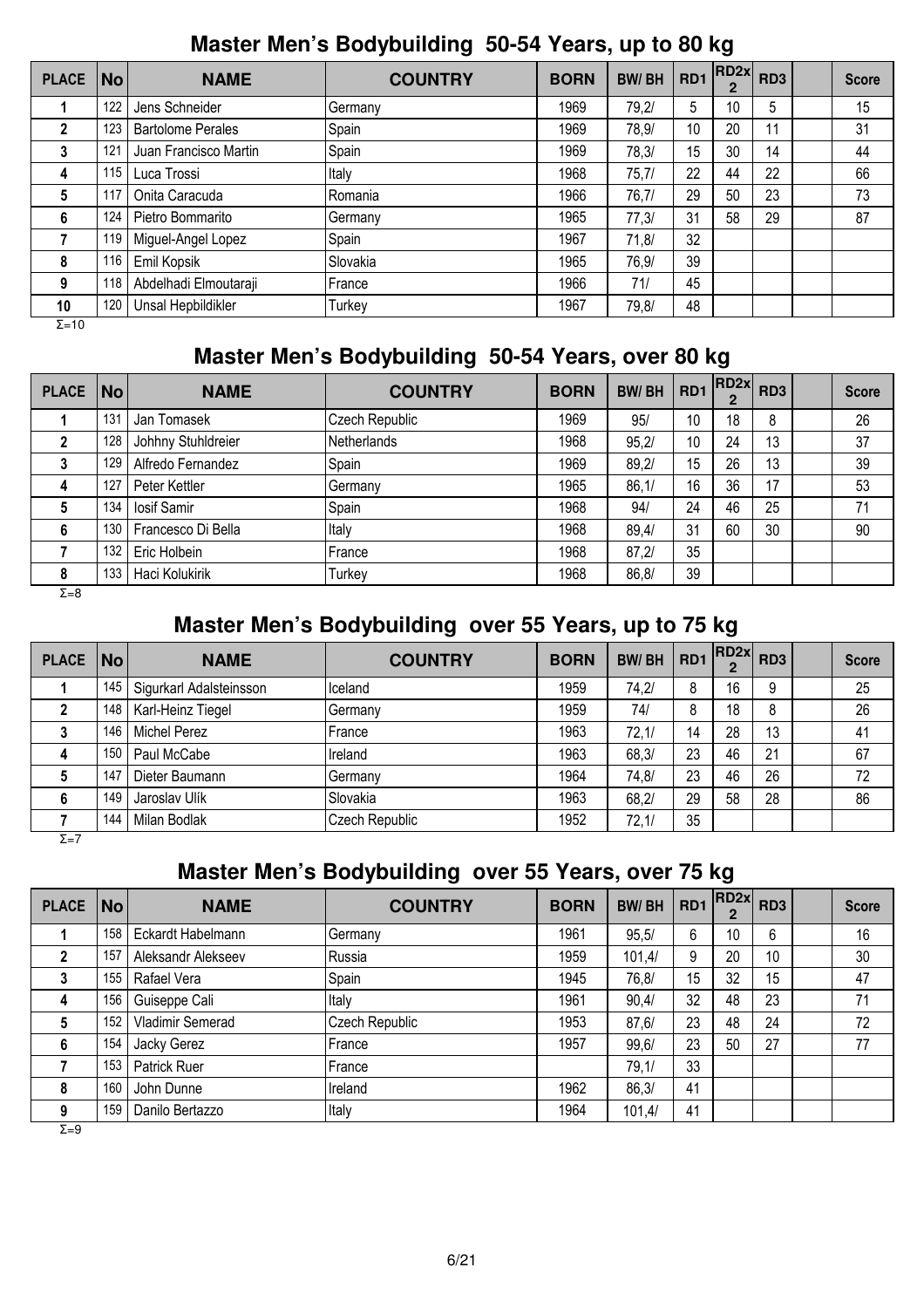#### **Master Men's Bodybuilding Overall**

| <b>PLACE</b> | No  | <b>NAME</b>             | <b>COUNTRY</b> | <b>BORN</b> | <b>BW/BH</b> | RD <sub>1</sub> |  | <b>Score</b> |
|--------------|-----|-------------------------|----------------|-------------|--------------|-----------------|--|--------------|
|              | 253 | Keivan Gomanian         | Sweden         | 1977        | 88,1/        | 6               |  | 6            |
|              | 283 | Aleksei Tronov          | Russia         | 1974        | 112,5/       | 9               |  | 9            |
| 3            | 122 | Jens Schneider          | Germany        | 1969        | 79,2/        | 17              |  | 17           |
| 4            | 131 | Jan Tomasek             | Czech Republic | 1969        | 95/          | 19              |  | 19           |
| 5            | 252 | Rafał Filipczuk         | Poland         | 1979        | 95.6/        | 25              |  | 25           |
| 6            | 244 | Emil Giurgiu            | Romania        | 1975        | 70,7/        | 32              |  | 32           |
|              | 273 | Herman Pysarenko        | Ukraine        | 1973        | 66,9/        | 33              |  | 33           |
| 8            | 158 | Eckardt Habelmann       | Germany        | 1961        | 95,5/        | 42              |  | 42           |
| 9            | 145 | Sigurkarl Adalsteinsson | Iceland        | 1959        | 74,2/        | 43              |  | 43           |

Σ=9

#### **Mixed Pairs**

| <b>PLACE</b> | $\vert$ No $\vert$ | <b>NAME</b>                                           | <b>COUNTRY</b>   | <b>BORN</b> | <b>BW/BH</b> | $R$ D1x $R$ D2 |    |  | <b>Score</b> |
|--------------|--------------------|-------------------------------------------------------|------------------|-------------|--------------|----------------|----|--|--------------|
|              | 142                | Svitlana Ivanina - Yurii Zymohliad Ukraine            |                  |             |              | 12             |    |  | 19           |
|              | 141                | Liubov Popova - Maksym<br>Prykhodko                   | Ukraine          |             |              | 18             | 8  |  | 26           |
|              |                    | 140   Daniela Martinescu - Bogdan<br>Farcas           | Romania          |             |              | 32             | 15 |  | 47           |
| 4            |                    | 139   Alexandra Cozma - Alexandru<br><b>Albulescu</b> | <b>I</b> Romania |             |              | 38             | 20 |  | 58           |
| 5            | 137                | Louane Rossi - Nicolas<br>Guilhaume                   | Switzerland      |             |              | 48             | 25 |  | 73           |
| 6            | 138                | Galina Marufova - Igor Marufov                        | Russia           |             |              | 60             | 30 |  | 90           |

 $Σ=6$ 

## **Men's Wheelchair Bodybuilding Open**

| <b>PLACE</b> | No  | <b>NAME</b> | <b>COUNTRY</b> | <b>BORN</b> | <b>BW/BH</b> | R <sub>D</sub> 1 | <b>RD2x</b><br>C    |  | <b>Score</b>         |
|--------------|-----|-------------|----------------|-------------|--------------|------------------|---------------------|--|----------------------|
|              | 212 | Joan Segura | Spain          | 1976        |              |                  | $\overline{A}$<br>ν |  | $\overline{A}$<br>15 |
| չ⊨՝          |     |             |                |             |              |                  |                     |  |                      |

## **Junior Women's Wellness Fitness Open**

| PLACE   No |     | <b>NAME</b>         | <b>COUNTRY</b> | <b>BORN</b> | <b>BW/BH</b> | RD <sub>1</sub> |  | <b>Score</b> |
|------------|-----|---------------------|----------------|-------------|--------------|-----------------|--|--------------|
|            | 163 | Nikoletta Sularz    | Poland         | 1996        | /159,9       |                 |  |              |
|            | 161 | Melanie Favre       | France         | 1997        | /164         | 11              |  |              |
|            | 162 | Kristýna Seidlová   | Czech Republic | 1998        | /162         | 17              |  |              |
| 4          | 164 | Kristyna Polomisova | Czech Republic | 1996        | /163.2       | 18              |  | 18           |
|            | 165 | Julia Hannula       | Finland        | 1997        | /157,2       | 25              |  | 25           |

Σ=5

# **Women's Wellness Fitness up to 158 cm**

| PLACE   No |     | <b>NAME</b>        | <b>COUNTRY</b> | <b>BORN</b> | <b>BW/BH</b> | RD <sub>1</sub> |  | <b>Score</b> |
|------------|-----|--------------------|----------------|-------------|--------------|-----------------|--|--------------|
|            | 170 | Dagmara Dominiczak | Poland         | 1987        | /157,7       |                 |  |              |
|            | 168 | Lisa Meiswinkel    | IGermanv       | 1995        | /154.8       | 8               |  |              |
|            | 169 | Caroline Aspenskog | <b>Sweden</b>  | 1990        | /156.5       | 15              |  | 15           |
|            | 172 | Gilliane Bance     | France         | 1988        | /154.4       | 20              |  | 20           |
|            | 173 | Mania De Smet      | Belgium        |             | /152.6       | 25              |  | 25           |
| 6          | 171 | Kathrin Hardinman  | Denmark        | 1978        | /155         | 30              |  | 30           |

 $\overline{Σ=6}$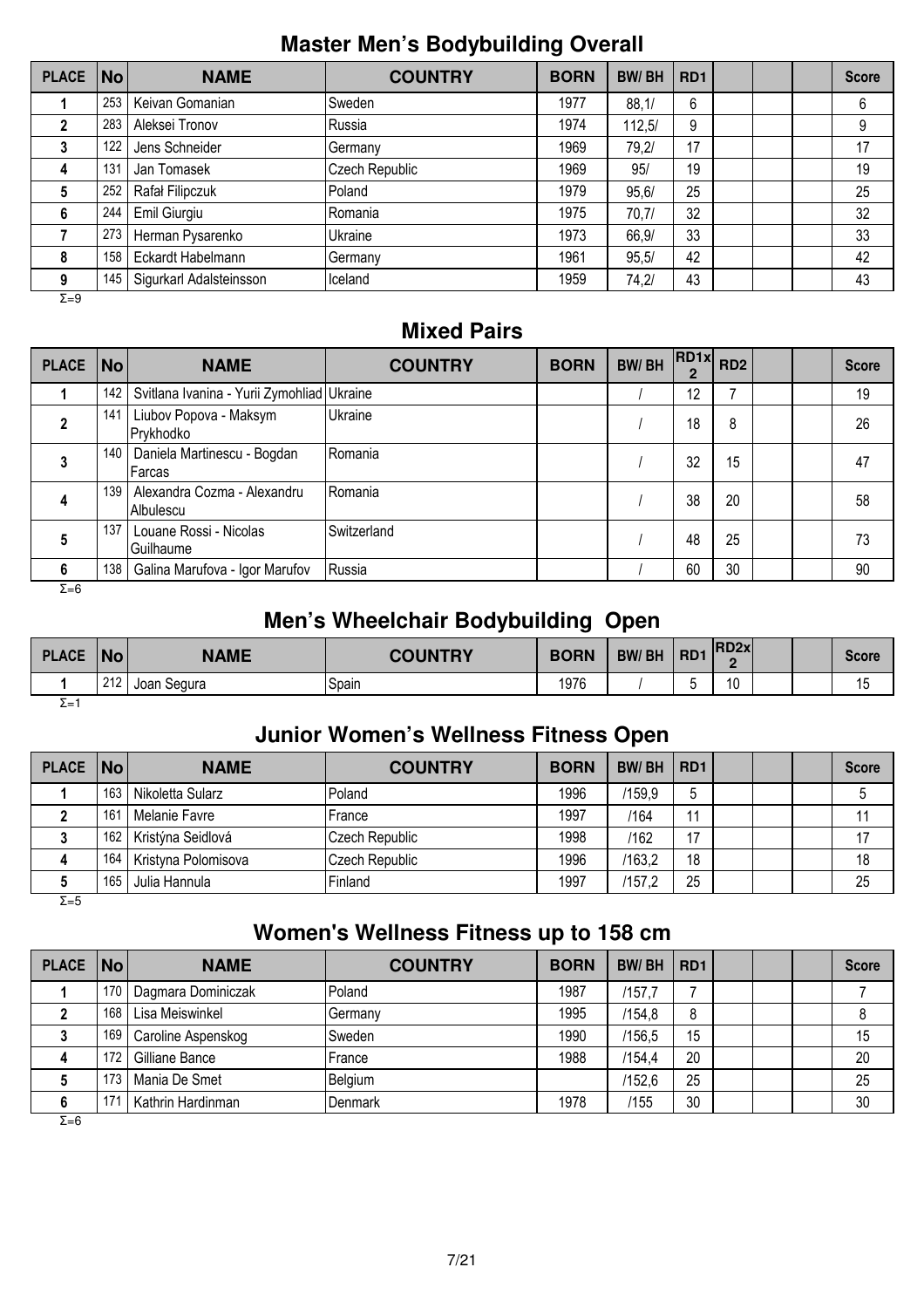#### **Women's Wellness Fitness up to 163 cm**

| <b>PLACE</b> | $\vert$ No $\vert$ | <b>NAME</b>        | <b>COUNTRY</b> | <b>BORN</b> | <b>BW/BH</b> |    | RD1   RD2 |  | <b>Score</b> |
|--------------|--------------------|--------------------|----------------|-------------|--------------|----|-----------|--|--------------|
|              | 179                | Nikoletta Sularz   | Poland         | 1996        | /159,9       | 10 | 6         |  | 6            |
|              | 180                | Daria Kapitova     | Russia         | 1987        | /160,5       | 6  | 9         |  | 9            |
|              | 176                | Sari Uski          | Finland        | 1986        | /162,3       | 18 | 19        |  | 19           |
| 4            | 175                | Kristýna Seidlová  | Czech Republic | 1998        | /162         | 24 | 22        |  | 22           |
| 5            | 178                | Nataliia Minailova | Ukraine        | 1981        | /162,5       | 31 | 23        |  | 23           |
| 6            | 182                | Stefanie Griffin   | United Kingdom | 1983        | /160,5       | 19 | 25        |  | 25           |
|              | 181                | Kim Borg           | Malta          | 1994        | /159,2       | 36 |           |  |              |
| 8            | 177                | Chrystelle Pousse  | France         | 1994        | /162         | 38 |           |  |              |
| $\Sigma = 8$ |                    |                    |                |             |              |    |           |  |              |

#### **Women's Wellness Fitness up to 168 cm**

| <b>PLACE</b> | No  | <b>NAME</b>            | <b>COUNTRY</b> | <b>BORN</b> | <b>BW/BH</b> | R <sub>D</sub> 1 | RD <sub>2</sub> |  | <b>Score</b> |
|--------------|-----|------------------------|----------------|-------------|--------------|------------------|-----------------|--|--------------|
|              | 186 | Micaela di Gennarro    | Italy          | 1993        | /164.4       | 10               | 9               |  | 9            |
| $\mathbf{2}$ | 185 | Viktoriia Shcherbakova | Ukraine        | 1986        | /166         | 17               | 14              |  | 14           |
| 3            | 193 | Elena Kapitonova       | Russia         | 1988        | /165,6       | 13               | 16              |  | 16           |
| 4            | 191 | Maria Gongora          | Spain          | 1986        | /165.4       | 14               | 18              |  | 18           |
| 5.           | 195 | Kateryna Cherniei      | Ukraine        | 1987        | /165.9       | 21               | 20              |  | 20           |
| 6            | 188 | Dorota Szweda          | Poland         | 1993        | /164.6       | 33               | 26              |  | 26           |
|              | 187 | Natalya Lavrukhina     | Russia         | 1989        | /165.7       | 35               |                 |  |              |
| 8            | 194 | Laura Benasques Borau  | Spain          | 1991        | /163.7       | 38               |                 |  |              |
| 9            | 189 | Johanna Klatt          | Germany        |             | /167         | 48               |                 |  |              |
| 10           | 192 | Marta Brzezinska       | Poland         | 1994        | /167.5       | 48               |                 |  |              |
|              | 190 | Andrea Toth            | Hungary        | 1988        | /164.7       |                  |                 |  |              |
| - . -        | 196 | Yasemin Bakir          | Netherlands    |             |              |                  |                 |  |              |

 $Σ=12$ 

## **Women's Wellness Fitness over 168 cm**

| PLACE   No   |     | <b>NAME</b>      | <b>COUNTRY</b> | <b>BORN</b> | <b>BW/BH</b> | RD <sub>1</sub> |  | <b>Score</b> |
|--------------|-----|------------------|----------------|-------------|--------------|-----------------|--|--------------|
|              | 204 | Lara Santini     | Croatia        | 1997        | /168,2       | 8               |  |              |
|              | 202 | Tatiana Eremina  | Russia         | 1980        | /173         | 44              |  |              |
|              | 200 | Miljana Ferenc   | Serbia         | 1993        | /178,5       | 17              |  | 17           |
| 4            | 203 | Sabina Kaderkova | Czech Republic | 1992        | /169         | 18              |  | 18           |
|              | 201 | Anna Ropponen    | Finland        | 1985        | /170.5       | 26              |  | 26           |
|              | 199 | Simge Topcu      | Turkey         | 1991        | 1173         | 28              |  | 28           |
| $\Sigma = 6$ |     |                  |                |             |              |                 |  |              |

#### **Women's Wellness Fitness Overall**

| PLACE No |     | <b>NAME</b>         | <b>COUNTRY</b> | <b>BORN</b> | <b>BW/BH</b> | RD <sub>1</sub> |  | <b>Score</b> |
|----------|-----|---------------------|----------------|-------------|--------------|-----------------|--|--------------|
|          | 179 | ⊦ Nikoletta Sularz  | Poland         | 1996        | /159.9       |                 |  |              |
|          | 170 | Dagmara Dominiczak  | Poland         | 1987        | /157.7       | -44             |  |              |
|          | 186 | Micaela di Gennarro | Italv          | 1993        | /164.4       | 15              |  | 15           |
|          | 204 | Lara Santini        | Croatia        | 1997        | /168,2       | 15              |  | 15           |

 $\overline{\Sigma}$ =4

#### **Master Women's Wellness Fitness Open**

| PLACE   No |     | <b>NAME</b>             | <b>COUNTRY</b> | <b>BORN</b> | <b>BW/BH</b> | RD <sub>1</sub> |  | <b>Score</b> |
|------------|-----|-------------------------|----------------|-------------|--------------|-----------------|--|--------------|
|            | 209 | Tatiana Eremina         | IRussia        | 1980        | /173         |                 |  |              |
|            | 207 | Nataliia Minailova      | Ukraine        | 1981        | /162,5       |                 |  |              |
|            | 208 | Barbara Kosobucka       | Poland         | 1978        | /162,8       | 14              |  | 14           |
| 4          | 21  | Stefanie Griffin        | United Kingdom | 1983        | /160,5       | 18              |  | 18           |
|            |     | 210   Kathrin Hardinman | <b>Denmark</b> | 1978        | /155         | 25              |  | 25           |
| $ -$       |     |                         |                |             |              |                 |  |              |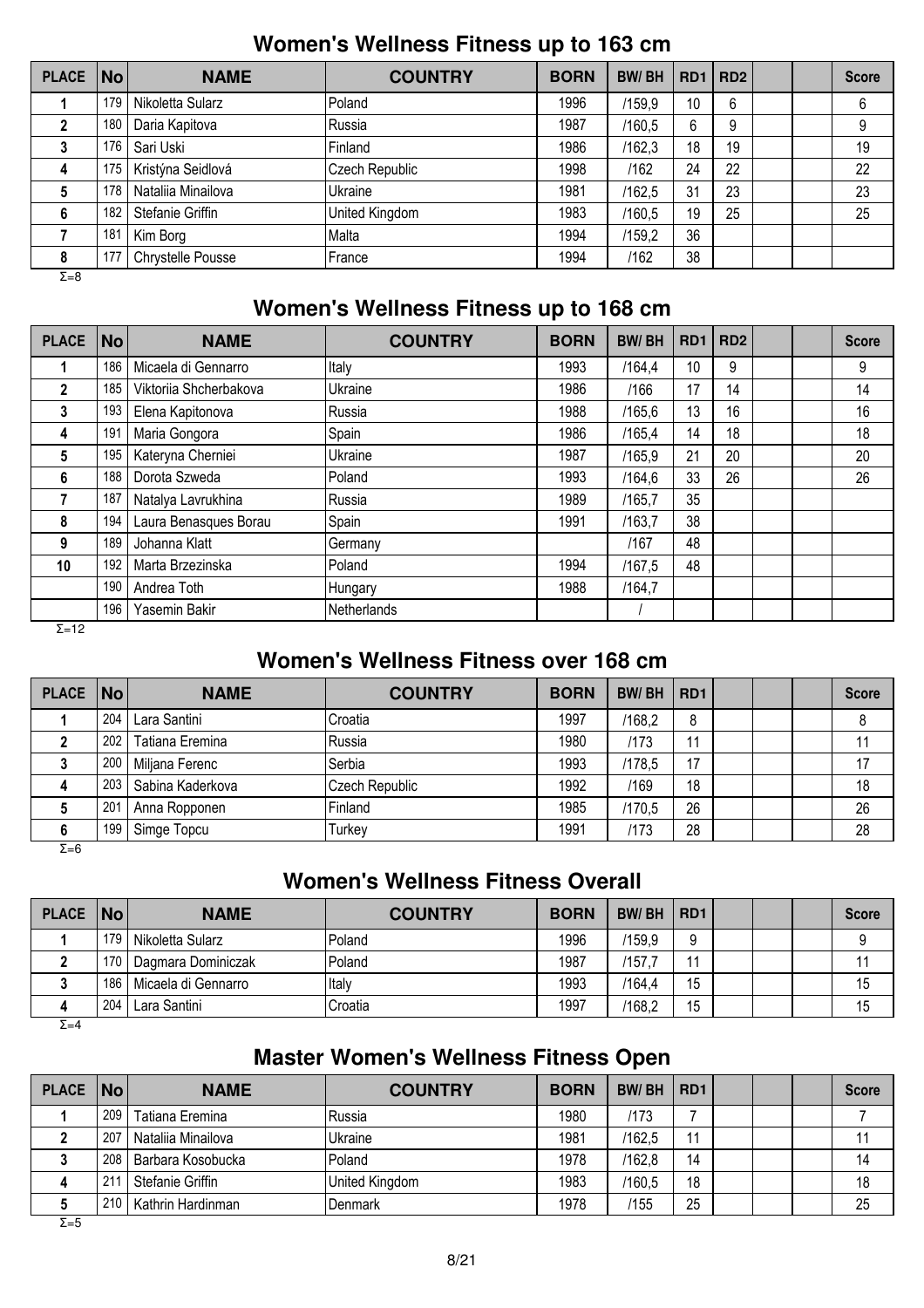## **Junior Men's Physique 16-23 Years up to 174 cm**

| <b>PLACE</b> | No  | <b>NAME</b>        | <b>COUNTRY</b> | <b>BORN</b> | <b>BW/BH</b> |    | RD1   RD2 |  | <b>Score</b> |
|--------------|-----|--------------------|----------------|-------------|--------------|----|-----------|--|--------------|
|              | 296 | Alberto Sanchez    | Spain          | 1997        | /172         | 11 | 9         |  | 9            |
|              | 291 | Yaroslav Kononenko | Ukraine        | 1998        | /171         | 10 | 10        |  | 10           |
| 3            | 292 | Oliver Filthuth    | Denmark        | 1998        | /170.8       | 11 | 13        |  | 13           |
| 4            | 295 | Cristian De Horna  | Spain          |             | /167.2       | 19 | 19        |  | 19           |
| 5            | 290 | Aleksi Kivisto     | Finland        | 1996        | /170,5       | 26 | 24        |  | 24           |
| 6            | 294 | Antonín Vu         | Czech Republic | 1998        | /158         | 32 | 30        |  | 30           |
|              | 293 | Tomislav Janko     | Croatia        |             | 1174         | 33 |           |  |              |
| 8            | 297 | <b>Bekir Ton</b>   | Turkey         | 1998        | /167,5       | 40 |           |  |              |
| $\Sigma = 8$ |     |                    |                |             |              |    |           |  |              |

## **Junior Men's Physique 16-23 Years over 174 cm**

| <b>PLACE</b> | No  | <b>NAME</b>        | <b>COUNTRY</b> | <b>BORN</b> | <b>BW/BH</b> | RD <sub>1</sub> | RD <sub>2</sub> |  | <b>Score</b> |
|--------------|-----|--------------------|----------------|-------------|--------------|-----------------|-----------------|--|--------------|
|              | 307 | Bartosz Bartkowski | Poland         | 1997        | /174,6       | 10              | 9               |  | 9            |
|              | 302 | Filip Olsanský     | Slovakia       | 1996        | /194         | 12              | 14              |  | 14           |
|              | 305 | Israel Tshibangu   | Sweden         | 1996        | /181,5       | 18              | 17              |  | 17           |
| 4            | 306 | Alexandru lordan   | Romania        | 1997        | /178,5       | 16              | 18              |  | 18           |
| 5            | 308 | Andrea Schiavo     | Italy          | 1997        | /175,2       | 18              | 20              |  | 20           |
| 6            | 300 | Daniel Postolov    | Bulgaria       | 2000        | /190         | 34              | 29              |  | 29           |
|              | 304 | Marcel Kovacevic   | Croatia        | 2000        | /175,9       | 34              |                 |  |              |
| 8            | 303 | Roland Szabo       | <b>Hungary</b> | 1996        | /176         | 38              |                 |  |              |
| 9            | 301 | Ryan Kiala         | Luxembourg     | 1996        | /179         | 45              |                 |  |              |

 $\overline{Σ=9}$ 

## **Junior Men's Physique 16-23 Years Overall**

| <b>PLACE</b> | No  | <b>NAME</b>        | <b>COUNTRY</b> | <b>BORN</b> | <b>BW/BH</b> | R <sub>D</sub> 1 |  | <b>Score</b> |
|--------------|-----|--------------------|----------------|-------------|--------------|------------------|--|--------------|
|              | 296 | Alberto Sanchez    | Spain          | 1997        | 172          | $\sim$           |  |              |
|              | 307 | Bartosz Bartkowski | Poland         | 1997        | /174,6       | ◠                |  |              |
| $ -$         |     |                    |                |             |              |                  |  |              |

#### Σ=2

#### **Master Men's Physique 40-44 Years Open**

| <b>PLACE</b> | $\vert$ No $\vert$ | <b>NAME</b>            | <b>COUNTRY</b> | <b>BORN</b> | <b>BW/BH</b> | RD <sub>1</sub> | RD <sub>2</sub> |  | <b>Score</b> |
|--------------|--------------------|------------------------|----------------|-------------|--------------|-----------------|-----------------|--|--------------|
| 1            | 313                | Khurram Butt           | Denmark        | 1976        | /165         | 12              | 10              |  | 10           |
| $\mathbf 2$  | 323                | Eduardo Da Silva       | Norway         | 1977        | /172,6       | 16              | 14              |  | 14           |
| 3            | 321                | Tayfun Gungor          | Turkey         | 1979        | /177,4       | 12              | 15              |  | 15           |
| 4            | 322                | Norberto Benitez       | Spain          | 1979        | /179         | 12              | 15              |  | 15           |
| 5            | 320                | Francisco Rocha        | United Kingdom | 1979        |              | 33              | 22              |  | 22           |
| 6            | 314                | Victor Popa            | Romania        | 1978        | /173         | 23              | 29              |  | 29           |
| 7            | 319                | Can Pala               | Turkey         | 1975        | /171,6       | 37              |                 |  | 37           |
| 8            | 310                | Roman Hajabac          | Czech Republic | 1976        | /190         | 40              |                 |  | 40           |
| 9            | 312                | Michael Spacek         | Czech Republic | 1976        | /179.9       | 42              |                 |  | 42           |
| 10           | 316                | Akim Lochin            | France         | 1977        | /178.5       | 49              |                 |  | 49           |
|              | 311                | <b>Oliver Fester</b>   | Germany        | 1975        |              |                 |                 |  |              |
|              | 315                | Cedric Prieur          | France         | 1978        | /163,7       |                 |                 |  |              |
|              | 317                | <b>Arnaud Plantier</b> | <b>France</b>  | 1978        | /174         |                 |                 |  |              |
|              | 318                | Mauricio Pellizzeri    | Italy          |             | /1974        |                 |                 |  |              |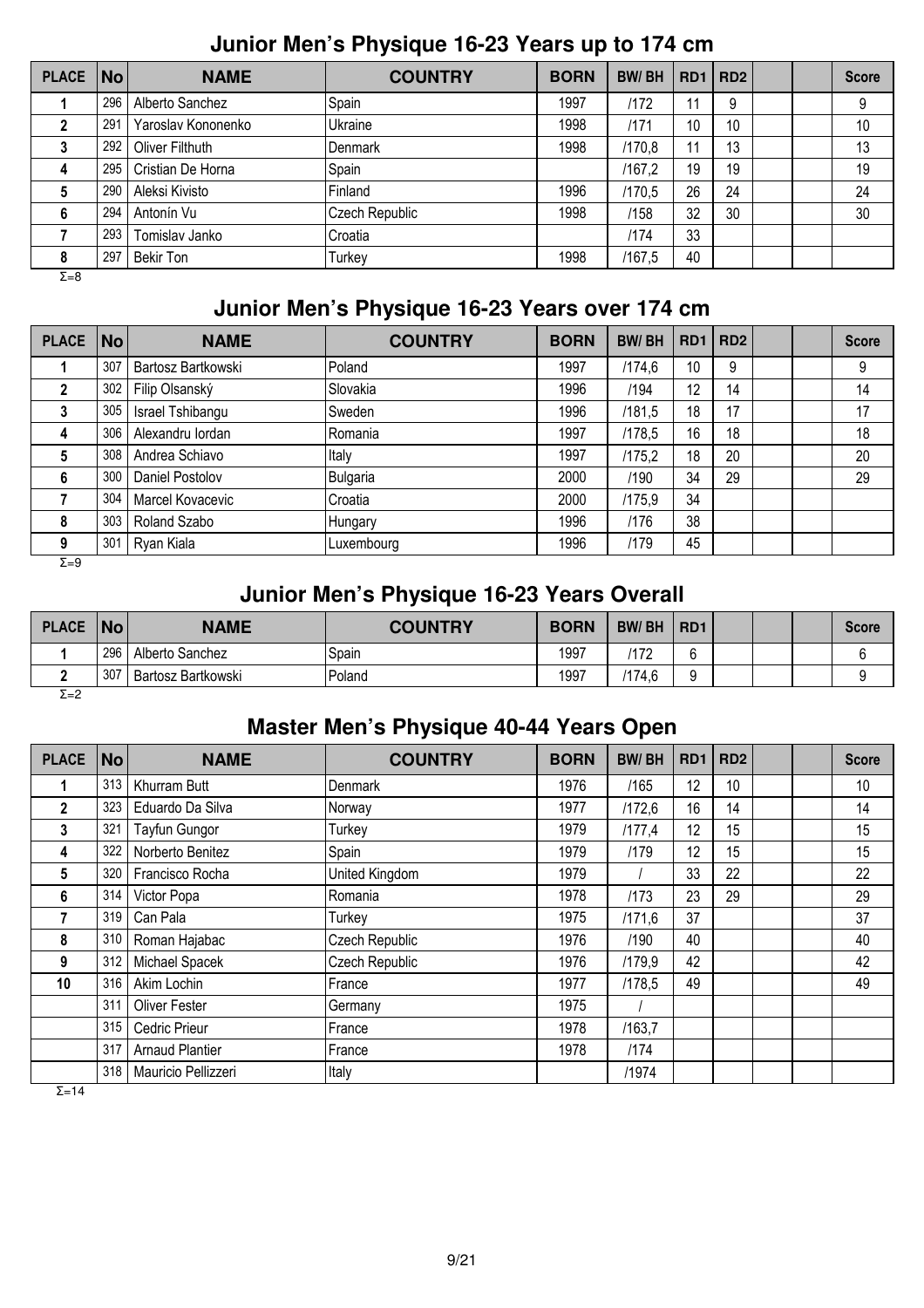## **Master Men's Physique 45 Years & Over, Open**

| <b>PLACE</b>   | <b>No</b> | <b>NAME</b>             | <b>COUNTRY</b> | <b>BORN</b> | <b>BW/BH</b> | R <sub>D</sub> <sub>1</sub> | RD <sub>2</sub> |  | <b>Score</b> |
|----------------|-----------|-------------------------|----------------|-------------|--------------|-----------------------------|-----------------|--|--------------|
|                | 329       | Kenneth Bierbum         | Denmark        | 1972        | /177         | 9                           | 8               |  | 8            |
| $\overline{2}$ | 330       | Sergej Inozemcev        | Germany        | 1969        |              | 10                          | 12              |  | 12           |
| 3              | 331       | Antonio Damiano         | Italy          | 1969        | /172.7       | 13                          | 12              |  | 12           |
| 4              | 337       | Yannick Sollier         | France         | 1969        | /179         | 17                          | 18              |  | 18           |
| 5              | 334       | Giovanni Basso          | Italy          | 1974        | /179.9       | 25                          | 25              |  | 25           |
| 6              | 338       | Zdenek Vrana            | Czech Republic | 1971        | /179         | 33                          | 29              |  | 29           |
|                | 328       | Piotr Seweryn Zielinski | Poland         | 1973        | /177.9       | 34                          |                 |  |              |
| 8              | 335       | <b>Manuel Fievre</b>    | France         | 1973        | /172,5       | 39                          |                 |  |              |
| 9              | 327       | Yener Meral             | Turkey         | 1971        | /180,4       | 46                          |                 |  |              |
| 10             | 326       | Jochen Kretz            | Germany        | 1964        | /180.6       | 49                          |                 |  |              |
|                | 332       | Yannick Vein            | France         | 1961        | /170,5       |                             |                 |  |              |
|                | 333       | Christos Christoudias   | Cyprus         | 1965        | /167,2       |                             |                 |  |              |
|                | 336       | <b>Edward Walsh</b>     | Ireland        | 1965        |              |                             |                 |  |              |

Σ=13

## **Master Men's Physique Overall**

| <b>PLACE</b>  | No  | <b>NAME</b>     | <b>COUNTRY</b> | <b>BORN</b> | <b>BW/BH</b> | R <sub>D</sub> 1 |  | Score |
|---------------|-----|-----------------|----------------|-------------|--------------|------------------|--|-------|
|               | 313 | Khurram Butt    | Denmark        | 1976        | 165          |                  |  |       |
|               | 329 | Kenneth Bierbum | Denmark        | 1972        | 477          |                  |  | 10    |
| $\sim$ $\sim$ |     |                 |                |             |              |                  |  |       |

Σ=2

## **Men's Physique up to 170 cm**

| PLACE No |                 | <b>NAME</b>             | <b>COUNTRY</b> | <b>BORN</b> | <b>BW/BH</b> | RD1 | RD <sub>2</sub> |  | <b>Score</b> |
|----------|-----------------|-------------------------|----------------|-------------|--------------|-----|-----------------|--|--------------|
|          | 349             | Erik Ha                 | Norway         |             | /168,2       | 5   | 6               |  | 6            |
|          | 348             | Ivan Gekov              | Russia         | 1988        | /169,4       | 11  | 9               |  | 9            |
| 3        | 344             | Khurram Butt            | <b>Denmark</b> | 1976        | /165         | 14  | 16              |  | 16           |
|          | 342             | Manuel Caldiroli        | Italy          | 1990        | /167.5       | 19  | 20              |  | 20           |
| 5        | 346             | Sebastian Jansson       | Sweden         |             | /166         | 28  | 25              |  | 25           |
| 6        | 343             | Fabio Ferreira          | Portugal       | 1990        | /168         | 28  | 28              |  | 28           |
|          | 34 <sup>4</sup> | Said Hossieni           | Finland        | 1990        | /165,5       | 35  |                 |  |              |
| 8        | 347             | <b>Tomasz Kuchowicz</b> | Poland         | 1989        | /169,2       | 40  |                 |  |              |
| 9        | 350             | Nuri Igcioglu           | Turkey         | 1986        | /166,9       | 43  |                 |  |              |

Σ=9

## **Men's Physique up to 173 cm**

| <b>PLACE</b>   | $\overline{\mathsf{No}}$ | <b>NAME</b>                 | <b>COUNTRY</b> | <b>BORN</b> | <b>BW/BH</b> | RD <sub>1</sub> | RD <sub>2</sub> |  | <b>Score</b> |
|----------------|--------------------------|-----------------------------|----------------|-------------|--------------|-----------------|-----------------|--|--------------|
|                | 355                      | Patryk Walczuk              | Poland         | 1994        | /171.9       | 9               | 10              |  | 10           |
| $\overline{2}$ | 354                      | Ionut Lepadatu              | Romania        |             | 1171,4       | 12              | 12              |  | 12           |
| 3              | 356                      | <b>Bilal Fakir Nohammad</b> | Belgium        | 1994        | /171,6       | 11              | 12              |  | 12           |
| 4              | 363                      | Yaroslav Kononenko          | Ukraine        | 1998        | /171         | 21              | 22              |  | 22           |
| 5              | 353                      | Koray Ilkmen                | Turkey         | 1987        | /172.5       | 23              | 24              |  | 24           |
| 6              | 360                      | Abdel Yacoubou              | France         | 1984        | /171.5       | 33              | 28              |  | 28           |
| 7              | 357                      | Arnaud Schreiber            | France         |             | /171,6       | 38              |                 |  |              |
| 8              | 362                      | Kishan Patel                | United Kingdom | 1986        | /171.5       | 41              |                 |  |              |
| 9              | 361                      | Gianni Grima                | Malta          | 1985        | /171.6       | 47              |                 |  |              |
| 10             | 358                      | Eyup Sahin                  | Turkey         | 1987        | /170.5       | 47              |                 |  |              |
|                | 359                      | Aleksi Kivisto              | Finland        | 1996        | /170,5       |                 |                 |  |              |
|                | 364                      | Seyfettin Ayalp             | Turkey         |             | /172,5       |                 |                 |  |              |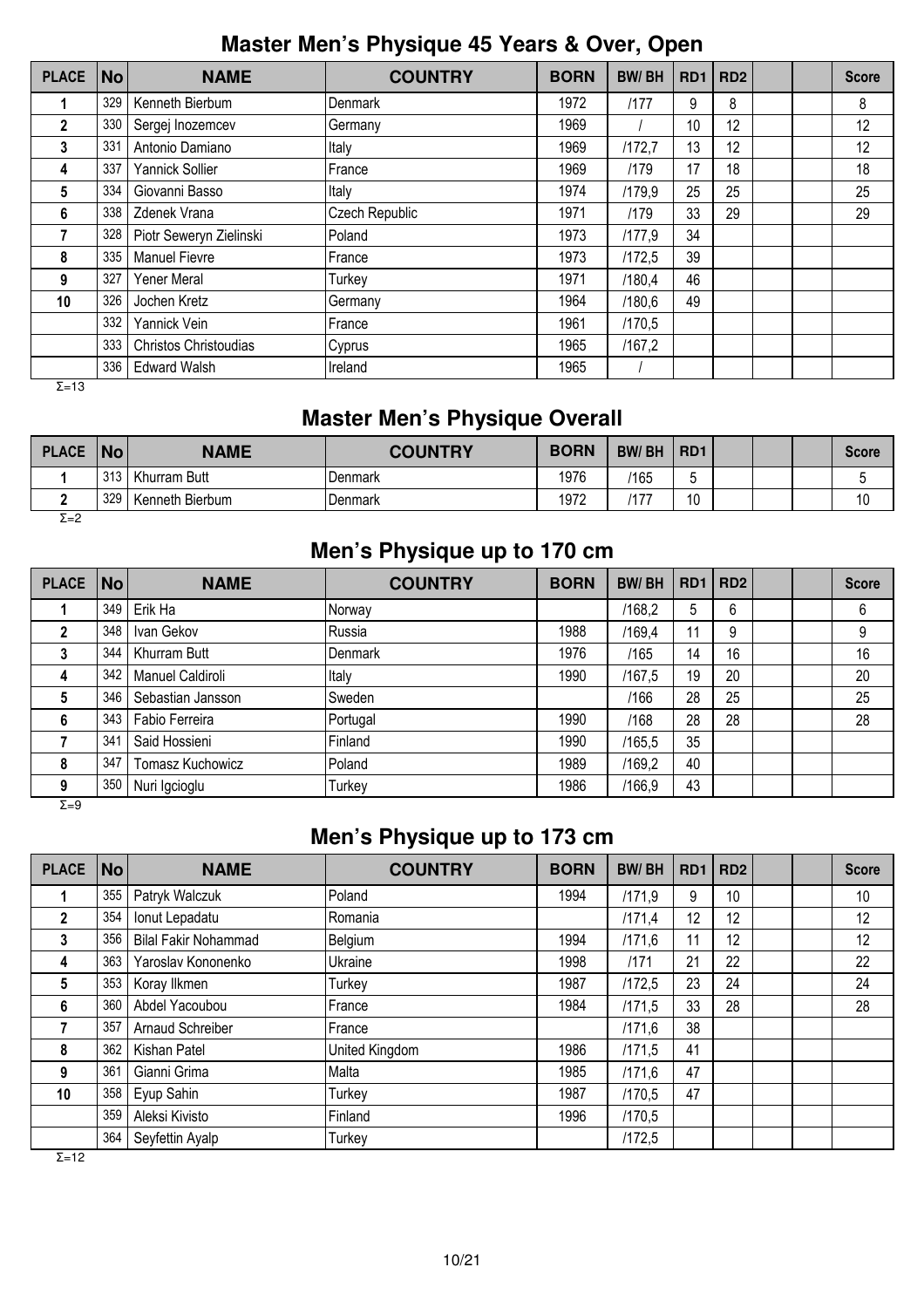## **Men's Physique up to 176 cm**

| <b>PLACE</b>  | <b>No</b> | <b>NAME</b>          | <b>COUNTRY</b>  | <b>BORN</b> | <b>BW/BH</b> | RD <sub>1</sub> | RD <sub>2</sub> |  | <b>Score</b> |
|---------------|-----------|----------------------|-----------------|-------------|--------------|-----------------|-----------------|--|--------------|
|               | 383       | Bartosz Bartkowski   | Poland          | 1997        | /174,6       | 10              | 9               |  | 9            |
| $\mathbf{2}$  | 370       | Jose-Luis Prieto     | Spain           | 1989        | /175         | 11              | 12              |  | 12           |
| 3             | 368       | Simon Staaf          | Sweden          | 1995        | /175,7       | 11              | 13              |  | 13           |
| 4             | 380       | Remigiusz Pezda      | Poland          | 1991        | /174         | 17              | 17              |  | 17           |
| 5             | 375       | Doguscan Ozkan       | Turkey          |             | /174,7       | 31              | 26              |  | 26           |
| 6             | 374       | Luca Palazzolo       | Italy           | 1982        | /174,5       | 35              | 28              |  | 28           |
| 7             | 381       | Robert Stuparu       | Romania         | 1995        | /176         | 35              |                 |  |              |
| 8             | 378       | <b>Tural Aslanov</b> | Azerbaijan      | 1986        | /174         | 36              |                 |  |              |
| 9             | 372       | Amro Al-Zoubi        | Ukraine         | 1995        | /175         | 38              |                 |  |              |
| 10            | 382       | Andrea Schiavo       | Italy           | 1997        | /175,2       | 53              |                 |  |              |
|               | 367       | Bojan Ilievski       | Macedonia North | 1988        | /175,5       |                 |                 |  |              |
|               | 369       | Roland Szabo         | Hungary         | 1996        | /176         |                 |                 |  |              |
|               | 371       | Kazimierz Brutanek   | Ireland         | 1982        | /175,3       |                 |                 |  |              |
|               | 373       | Markus Kremer        | Germany         |             | /173,4       |                 |                 |  |              |
|               | 376       | Millad Hojabri       | Denmark         | 1994        | /175,5       |                 |                 |  |              |
|               | 377       | Marcel Kovacevic     | Croatia         | 2000        | /175,9       |                 |                 |  |              |
|               | 379       | Artur Sedov          | Estonia         | 1991        | /175,5       |                 |                 |  |              |
| $\Sigma = 17$ |           |                      |                 |             |              |                 |                 |  |              |

# **Men's Physique up to 179 cm**

| <b>PLACE</b> | No  | <b>NAME</b>             | <b>COUNTRY</b> | <b>BORN</b> | <b>BW/BH</b> | R <sub>D</sub> 1 | RD <sub>2</sub> |  | <b>Score</b> |
|--------------|-----|-------------------------|----------------|-------------|--------------|------------------|-----------------|--|--------------|
|              | 388 | Daniel Baumann          | <b>Denmark</b> | 1990        | /176,6       | 8                |                 |  | 7            |
| $\mathbf{2}$ | 385 | Ahmet Kara              | Turkey         |             | /178         | 11               | 13              |  | 13           |
| 3            | 397 | Ako Mensah              | Germany        | 1993        | /179         | 18               | 16              |  | 16           |
| 4            | 395 | Piotr Zieliński         | Poland         | 1986        | /178         | 17               | 20              |  | 20           |
| 5            | 387 | Edvard Muhanha          | Ukraine        | 1990        | /178         | 32               | 25              |  | 25           |
| 6            | 399 | Adrijan Marusic         | Croatia        | 1988        | /176,4       | 23               | 27              |  | 27           |
|              | 389 | Nelson Lizardo          | Luxembourg     |             |              | 35               |                 |  |              |
| 8            | 390 | Christian Heimerdinger  | Germany        |             | /176,3       | 40               |                 |  |              |
| 9            | 393 | Matej Belicka           | Czech Republic | 1994        | /176,1       | 42               |                 |  |              |
| 10           | 396 | Ondrej Novak            | Czech Republic | 1985        | /178,4       | 60               |                 |  |              |
|              | 386 | <b>Eduardo Paes</b>     | Ireland        | 1991        | /178         |                  |                 |  |              |
|              | 391 | István Mizsei           | Hungary        | 1987        | /177,4       |                  |                 |  |              |
|              | 392 | Rodrigue Seymave        | France         | 1979        | /178         |                  |                 |  |              |
|              | 394 | Zdenek Vrana            | Czech Republic | 1971        | /179         |                  |                 |  |              |
| DQ*          | 398 | Piotr Seweryn Zielinski | Poland         | 1973        | /177,9       |                  |                 |  |              |

 $\overline{Σ}$ =15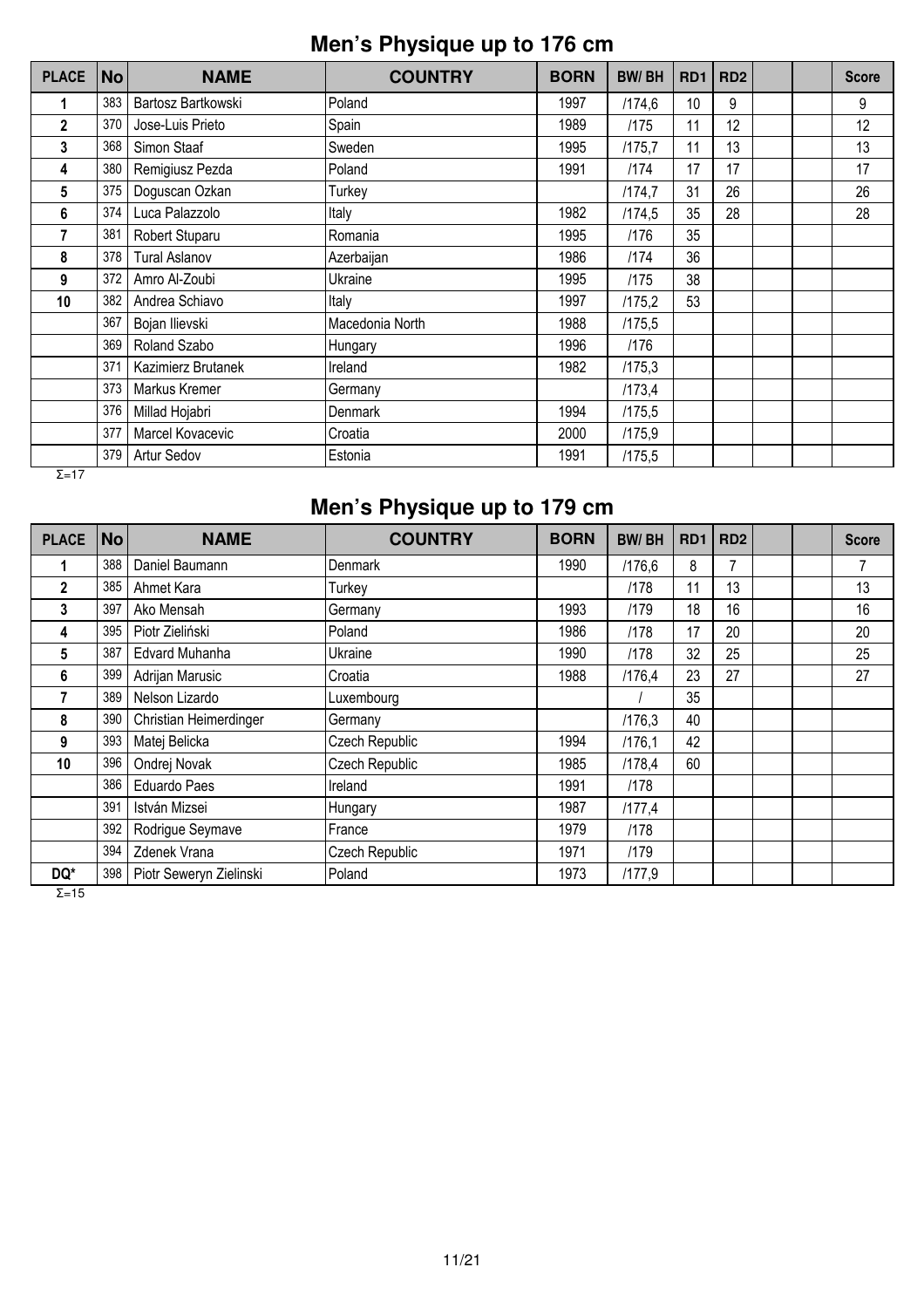## **Men's Physique up to 182 cm**

| <b>PLACE</b>  | No  | <b>NAME</b>         | <b>COUNTRY</b> | <b>BORN</b> | <b>BW/BH</b> | RD <sub>1</sub> | RD <sub>2</sub> |  | <b>Score</b> |
|---------------|-----|---------------------|----------------|-------------|--------------|-----------------|-----------------|--|--------------|
| 1             | 411 | Oleg Danysh         | Ukraine        | 1986        | /180         | 11              | 12              |  | 12           |
| $\mathbf{2}$  | 412 | Vladislav Alekseev  | Russia         | 1995        | /181,5       | 13              | 12              |  | 12           |
| 3             | 410 | Pierre Murcia       | France         |             | /180,6       | 12              | 13              |  | 13           |
| 4             | 408 | Dejan Voloder       | Serbia         |             | /179.8       | 14              | 15              |  | 15           |
| 5             | 406 | Andrey Pylaev       | Russia         | 1991        | /181         | 27              | 25              |  | 25           |
| 6             | 407 | Simonas Puzas       | Lithuania      | 1988        | /180.5       | 33              | 27              |  | 27           |
|               | 402 | Juan Carro          | Spain          | 1989        | /179,5       | 34              |                 |  |              |
| 8             | 404 | Michael Mai Xuan    | Ireland        | 1993        | /180,6       | 35              |                 |  |              |
| 9             | 405 | <b>Odd Maurstig</b> | Norway         | 1994        | /179,5       | 46              |                 |  |              |
| 10            | 413 | Andrian Voloshyn    | Ukraine        | 1982        | /181.3       | 52              |                 |  |              |
|               | 403 | Kristian Lampinen   | Finland        | 1994        | /180,3       |                 |                 |  |              |
| $\sim$ $\sim$ | 409 | Maciej Kierzk       | Poland         | 1995        | /180         |                 |                 |  |              |

Σ=12

## **Men's Physique over 182 cm**

| <b>PLACE</b> | No  | <b>NAME</b>           | <b>COUNTRY</b>  | <b>BORN</b> | <b>BW/BH</b> | RD <sub>1</sub> | RD <sub>2</sub> |  | <b>Score</b> |
|--------------|-----|-----------------------|-----------------|-------------|--------------|-----------------|-----------------|--|--------------|
|              | 419 | Yevgeniy Nikitenko    | Ukraine         | 1992        | /187         |                 | 7               |  | 7            |
| $\mathbf{2}$ | 416 | Sidy Pouye            | Spain           | 1985        | /183         | 9               | 9               |  | 9            |
| 3            | 420 | Andreas Troennes      | Norway          | 1990        | /185         | 18              | 20              |  | 20           |
| 4            | 423 | Wojciech Jabłoński    | Poland          | 1991        | /185,3       | 18              | 21              |  | 21           |
| 5            | 415 | Abdou Ndiaye          | <b>France</b>   |             | /185,3       | 25              | 24              |  | 24           |
| 6            | 426 | Sandor Berecz         | Hungary         | 1992        | /188         | 29              | 25              |  | 25           |
|              | 417 | Matthieu Carpaye      | France          |             | /185,2       | 37              |                 |  |              |
| 8            | 424 | <b>Rait Vahermets</b> | Estonia         | 1990        | /188.5       | 37              |                 |  |              |
| 9            | 422 | Thomas Joramo         | Norway          | 1995        | /186,4       | 46              |                 |  |              |
| 10           | 418 | Nenad Glisovic        | Serbia          | 1993        | /185,6       | 51              |                 |  |              |
|              | 421 | Mustafa Gunes         | Turkey          | 1985        | /183         |                 |                 |  |              |
|              | 425 | Martin Ignatov        | <b>Bulgaria</b> | 1986        | /188         |                 |                 |  |              |
|              | 427 | Ali Nezamizadeh       | France          |             | /186,4       |                 |                 |  |              |

Σ=13

## **Men's Physique Overall**

| PLACE No |     | <b>NAME</b>        | <b>COUNTRY</b>   | <b>BORN</b> | <b>BW/BH</b> | RD <sub>1</sub> |  | <b>Score</b> |
|----------|-----|--------------------|------------------|-------------|--------------|-----------------|--|--------------|
|          | 349 | Erik Ha            | INorwav          |             | /168,2       | 11              |  | 11           |
|          | 355 | Patryk Walczuk     | Poland           | 1994        | /171.9       | 15              |  | 15           |
|          | 388 | Daniel Baumann     | <b>I</b> Denmark | 1990        | /176,6       | 16              |  | 16           |
|          | 419 | Yevgeniy Nikitenko | Ukraine          | 1992        | /187         | 19              |  | 19           |
|          | 383 | Bartosz Bartkowski | Poland           | 1997        | /174,6       | 22              |  | 22           |
|          | 41' | Oleg Danysh        | Ukraine          | 1986        | /180         | 23              |  | 23           |

Σ=6

## **Junior Women's Fitness 16-20 Years up to 163 cm**

| <b>PLACE</b> | $\overline{\mathsf{No}}$ | <b>NAME</b>         | <b>COUNTRY</b> | <b>BORN</b> | <b>BW/BH</b> | RD <sub>1</sub> |    | RD2   RD3 | RD <sub>4</sub> | <b>Score</b> |
|--------------|--------------------------|---------------------|----------------|-------------|--------------|-----------------|----|-----------|-----------------|--------------|
|              | 220                      | Tatiana Ondruskova  | Slovakia       |             | /159         |                 | 10 | 5         | 10              | 15           |
|              | 218                      | Michaela Pavleová   | Slovakia       | 2001        | /161         | 10              |    | 12        | 5               | 17           |
|              | 214                      | Veronika Posenko    | Ukraine        | 2003        | /161.5       | 17              | 18 | 18        | 20              | 38           |
|              | 221                      | Oleksandra Hrynkova | Ukraine        | 2003        | /157,6       | 19              | 18 | 23        | 21              | 44           |
|              | 219                      | Oliwia Chamera      | Poland         | 2003        | /161         | 29              | 22 | 22        | 23              | 45           |
| 6            | 215                      | Lucie Dulovcova     | Czech Republic | 2002        | /161,6       | 26              | 30 | 24        | 25              | 49           |
|              | 216                      | Szabina Kosztolni   | Hungary        | 2002        | /161         | 36              | 35 |           |                 |              |
| 8            | 217                      | Nurcin Kaya         | Turkey         | 2002        | /152,7       | 35              | 40 |           |                 |              |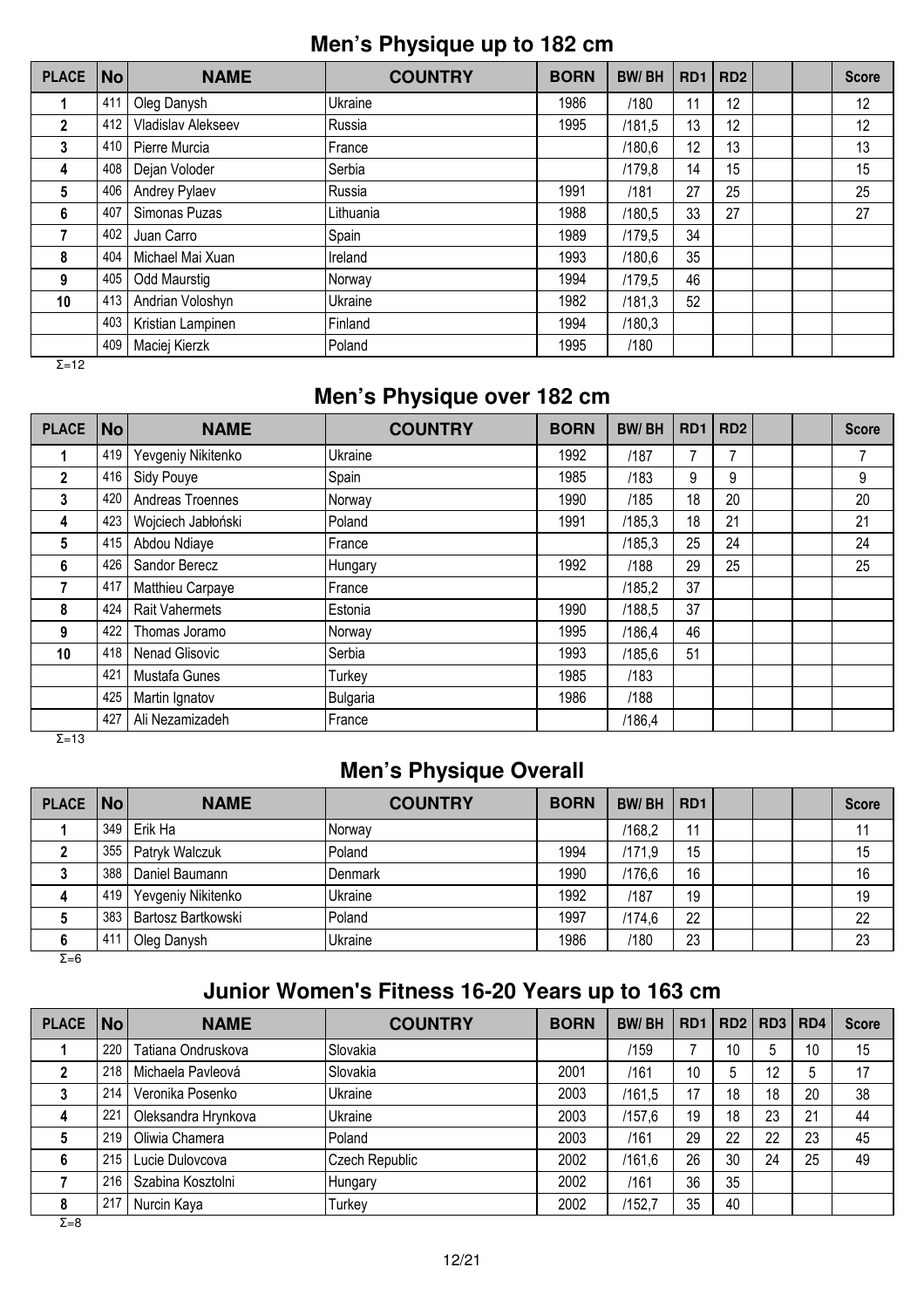#### **Junior Women's Fitness 16-20 Years over 163 cm**

| <b>PLACE</b> | <b>No</b> | <b>NAME</b>         | <b>COUNTRY</b> | <b>BORN</b> | <b>BW/BH</b> | RD <sub>1</sub> |    | RD2   RD3   RD4 |    | <b>Score</b> |
|--------------|-----------|---------------------|----------------|-------------|--------------|-----------------|----|-----------------|----|--------------|
|              | 231       | Kristína Juricová   | Slovakia       | 2000        | /170.1       | 12              | 8  |                 | 5  | 12           |
|              | 227       | Emilia Pekala       | Poland         | 2003        | /167,3       | 30              | 16 | 20              | 15 | 35           |
| 3            | 225       | Korina Keszei       | Hungary        | 2002        | /166,2       | 5               | 25 | 15              | 21 | 36           |
| 4            | 229       | Karin Suchomelová   | Slovakia       | 2001        | /165         | 16              | 21 | 15              | 21 | 36           |
| 5            | 226       | Panna Frauenberger  | Hungary        | 2001        | /168         | 23              | 20 | 19              | 21 | 40           |
| 6            | 230       | Maryina Honcharenko | Ukraine        | 2002        | /166,6       | 27              | 14 | 26              | 21 | 47           |
|              | 224       | Virag Vago          | Hungary        | 2002        | /167         | 24              | 35 |                 |    |              |
| 8            | 228       | Szimonetta Jantyik  | Hungary        | 2003        | /167.7       | 40              | 40 |                 |    |              |
| $\Sigma = 8$ |           |                     |                |             |              |                 |    |                 |    |              |

## **Junior Women's Fitness 21-23 Years Open**

| <b>PLACE</b> | $\overline{\mathsf{No}}$ | <b>NAME</b>        | <b>COUNTRY</b> | <b>BORN</b> | <b>BW/BH</b> | RD <sub>1</sub> | RD2   RD3 |    | RD <sub>4</sub> | <b>Score</b> |
|--------------|--------------------------|--------------------|----------------|-------------|--------------|-----------------|-----------|----|-----------------|--------------|
|              | 238                      | Karina Polovnikova | Estonia        | 1996        | /158         | 14              | 12        |    | 10              | 19           |
|              | 236                      | Elina Lukashina    | Russia         | 1997        | /152         | 10              | 9         | 10 | 13              | 23           |
| 3            | 233                      | Janica Aherikko    | Finland        | 1996        |              | 30              | 18        | 25 | 13              | 38           |
| 4            | 237                      | Dorottya Agoston   | Hungary        | 1997        | /161.2       | 15              | 29        | 18 | 20              | 38           |
| G            | 234                      | Amalia Mali        | Romania        | 1997        | /163.4       | 15              | 22        | 12 | 29              | 41           |
| 6            | 239                      | Juli Volgyi        | Hungary        | 1996        | /152,7       | 30              | 24        | 30 | 25              | 55           |
|              | 235                      | Lili Szabo         | Hungary        | 1996        | /160,5       | 26              | 28        |    |                 |              |

Σ=7

#### **Junior Women's Fitness Overall**

| <b>PLACE</b> | No              | <b>NAME</b>        | <b>COUNTRY</b> | <b>BORN</b> | <b>BW/BH</b> | RD <sub>1</sub> |  | <b>Score</b> |
|--------------|-----------------|--------------------|----------------|-------------|--------------|-----------------|--|--------------|
|              | 238             | Karina Polovnikova | lEstonia       | 1996        | /158         |                 |  |              |
|              | 23 <sup>′</sup> | Kristína Juricová  | Slovakia       | 2000        | /170.7       | 10              |  |              |
|              | 220             | Tatiana Ondruskova | Slovakia       |             | /159         | 12              |  |              |
| $\Sigma = 3$ |                 |                    |                |             |              |                 |  |              |

#### **Junior Women's Bodyfitness Open**

| <b>PLACE</b> | $\overline{\mathsf{No}}$ | <b>NAME</b>         | <b>COUNTRY</b>     | <b>BORN</b> | <b>BW/BH</b> | RD <sub>1</sub> | RD <sub>2</sub> |  | <b>Score</b> |
|--------------|--------------------------|---------------------|--------------------|-------------|--------------|-----------------|-----------------|--|--------------|
|              | 430                      | Natalia Paprocka    | Slovakia           | 2001        | /168         | 9               | 8               |  | 8            |
| 2            | 440                      | Viera Bozikova      | Slovakia           | 1998        | /165,6       | 12              | 12              |  | 12           |
| 3            | 435                      | Timea Secanská      | Slovakia           | 1998        | /161,7       | 16              | 21              |  | 21           |
| 4            | 438                      | Charmaine Jongeneel | <b>Netherlands</b> | 1996        | /165         | 19              | 21              |  | 21           |
| 5            | 437                      | Marketa Kretschova  | Czech Republic     | 2000        | /155,5       | 26              | 21              |  | 21           |
| 6            | 436                      | lida Lehtio         | Finland            | 1996        | /155,6       | 24              | 23              |  | 23           |
|              | 434                      | Lea Compere         | France             | 1997        | /159,5       | 43              |                 |  |              |
| 8            | 441                      | Jenni Maamaki       | Finland            | 1996        | /166         | 43              |                 |  |              |
| 9            | 431                      | Nathalie Lambrechts | Norway             | 1996        | /169,2       | 43              |                 |  |              |
| 10           | 439                      | Raluca Man          | Romania            | 1996        | /157,5       | 45              |                 |  |              |
|              | 432                      | Marie Garcia        | France             | 1998        | /159,9       |                 |                 |  |              |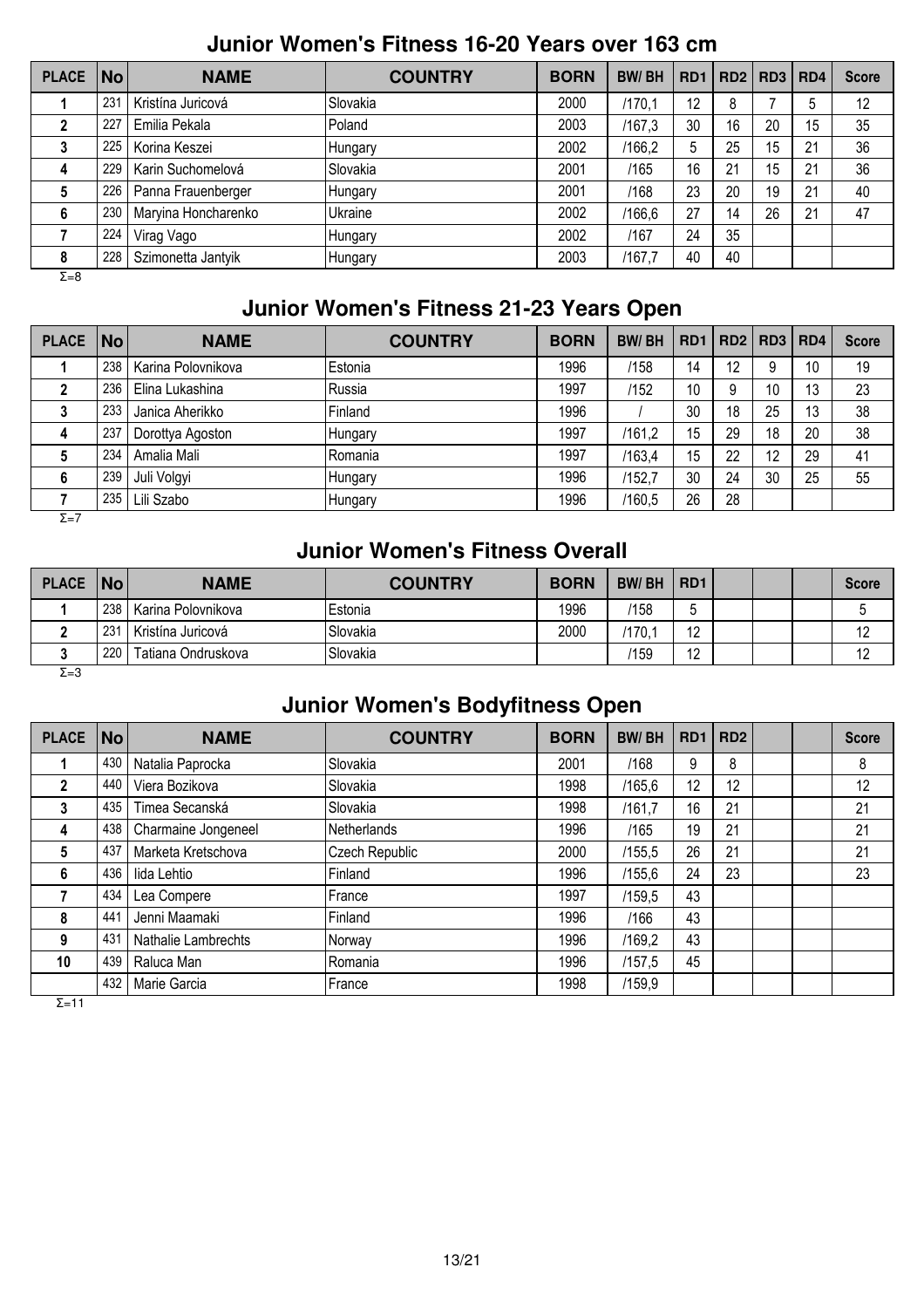## **Women's Bodyfitness up to 158 cm**

| <b>PLACE</b>  | <b>No</b> | <b>NAME</b>           | <b>COUNTRY</b> | <b>BORN</b> | <b>BW/BH</b> | RD <sub>1</sub> | RD <sub>2</sub> |  | <b>Score</b> |
|---------------|-----------|-----------------------|----------------|-------------|--------------|-----------------|-----------------|--|--------------|
|               | 457       | Olga Lutsenko         | Russia         | 1991        | /153         | 6               | 7               |  | 7            |
| $\mathfrak z$ | 463       | Karina Shcherbak      | Russia         | 1986        | /155,3       | 11              | 11              |  | 11           |
| 3             | 464       | Kristina Sivokhina    | Russia         | 1989        | /158         | 15              | 14              |  | 14           |
| 4             | 458       | Daniela Martinescu    | Romania        | 1984        | /150,5       | 20              | 21              |  | 21           |
| 5             | 451       | Tetiana Davidenko     | Ukraine        | 1990        | /152,4       | 30              | 24              |  | 24           |
| 6             | 453       | Pirita Petaja         | Finland        | 1994        | /152         | 30              | 28              |  | 28           |
| 7             | 467       | Alexandra Ljung       | Sweden         | 1984        | /157,2       | 31              |                 |  |              |
| 8             | 466       | Vanessa Schnurpfeil   | Germany        | 1993        | /154,3       | 40              |                 |  |              |
| 9             | 454       | Leanne Barrett        | Ireland        | 1991        | /157,2       | 51              |                 |  |              |
| 10            | 459       | Susanne Storhaug      | Norway         | 1987        | /148         | 52              |                 |  |              |
|               | 450       | <b>Emilie Richard</b> | France         | 1984        | /154,6       |                 |                 |  |              |
|               | 452       | Karen Sheehan         | Ireland        | 1981        | /157,5       |                 |                 |  |              |
|               | 455       | Anna Reindl           | Germany        |             | /154,5       |                 |                 |  |              |
|               | 456       | Tiziana Calabrese     | Italy          | 1987        | /156,9       |                 |                 |  |              |
|               | 460       | Aimee Hansen          | Denmark        | 1986        | /157,8       |                 |                 |  |              |
|               | 461       | Elif Gur              | Turkey         | 1991        | /153,5       |                 |                 |  |              |
|               | 462       | Zdenka Dobiasova      | Slovakia       | 1984        | /154,7       |                 |                 |  |              |
|               | 465       | Kamila Rzeszowska     | Ireland        | 1981        | /157,4       |                 |                 |  |              |
| $\Sigma = 18$ |           |                       |                |             |              |                 |                 |  |              |

## **Women's Bodyfitness up to 163 cm**

| <b>PLACE</b> | No  | <b>NAME</b>         | <b>COUNTRY</b>     | <b>BORN</b> | <b>BW/BH</b> | RD <sub>1</sub> | <b>RD2</b> |  | <b>Score</b> |
|--------------|-----|---------------------|--------------------|-------------|--------------|-----------------|------------|--|--------------|
| 1            | 470 | Filipa Santos       | Portugal           | 1992        | /159         | 9               | 8          |  | 8            |
| $\mathbf 2$  | 472 | Juliana Maksiová    | Slovakia           | 1993        | /159,3       | 10              | 11         |  | 11           |
| 3            | 488 | Liis Org            | Estonia            | 1990        | /162         | 13              | 12         |  | 12           |
| 4            | 485 | Anastasiia Sivakova | Russia             | 1985        | /158,5       | 20              | 21         |  | 21           |
| 5            | 476 | Karoliina Skantsi   | Finland            |             | /159,9       | 36              | 24         |  | 24           |
| 6            | 490 | Anita Blazevic      | Croatia            | 1992        | /161         | 26              | 27         |  | 27           |
| 7            | 483 | Jennifer Mellies    | <b>Netherlands</b> | 1990        | /161         | 37              |            |  |              |
| 8            | 482 | Arti Lopes          | Norway             | 1976        | /159,8       | 37              |            |  |              |
| 9            | 478 | Martyna Stepien     | Poland             | 1990        | /161,5       | 39              |            |  |              |
| 10           | 474 | Alexandra Cozma     | Romania            |             | /160         | 48              |            |  |              |
|              | 471 | Anastasia Usacheva  | Russia             | 1991        | /161,5       |                 |            |  |              |
|              | 473 | Sara Petersson      | Sweden             | 1990        | /162         |                 |            |  |              |
|              | 475 | Cristina Gomez      | Spain              | 1982        | /162,1       |                 |            |  |              |
|              | 477 | Timea Secanská      | Slovakia           | 1998        | /161,7       |                 |            |  |              |
|              | 479 | Rocio Araujo        | Spain              |             | /159,5       |                 |            |  |              |
|              | 480 | Samantha Mifsud     | Malta              | 1985        | /159,5       |                 |            |  |              |
|              | 481 | Katarzyna Jankowiak | Poland             | 1985        | /161         |                 |            |  |              |
|              | 484 | Iuliia Mikhailuts   | Russia             | 1989        | /162,5       |                 |            |  |              |
|              | 486 | Inesa Kapylets      | <b>Belarus</b>     | 1983        | /159,8       |                 |            |  |              |
|              | 487 | 1989                | Finland            |             | /159,9       |                 |            |  |              |
|              | 489 | Martha Kjerstad     | Norway             | 1993        | /158,7       |                 |            |  |              |

 $\overline{Σ=21}$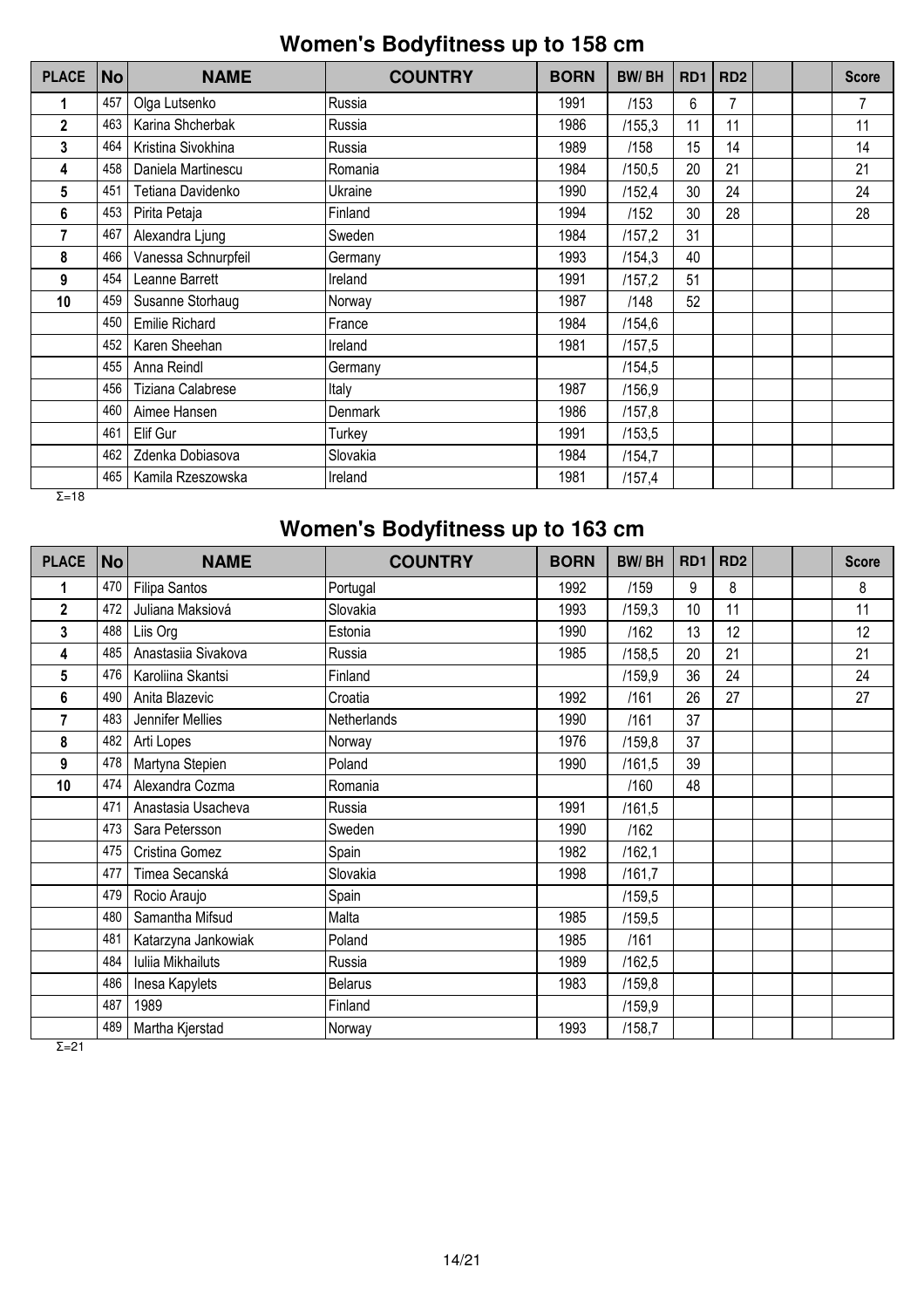## **Women's Bodyfitness up to 168 cm**

| <b>PLACE</b>  | <b>No</b> | <b>NAME</b>         | <b>COUNTRY</b> | <b>BORN</b> | <b>BW/BH</b> | RD <sub>1</sub> | RD <sub>2</sub> |  | <b>Score</b> |
|---------------|-----------|---------------------|----------------|-------------|--------------|-----------------|-----------------|--|--------------|
|               | 497       | Iulija Kazakovtceva | Russia         | 1988        | /165         | 8               |                 |  | 7            |
| $\mathbf{2}$  | 492       | Olha Shnurova       | Ukraine        |             | /166,2       | 15              | 14              |  | 14           |
| 3             | 498       | Katarzyna Dudek     | Poland         | 1982        | /166,5       | 14              | 15              |  | 15           |
| 4             | 501       | Ekaterina Petrova   | Russia         | 167         | /165         | 17              | 16              |  | 16           |
| 5             | 495       | Agata Hlavackova    | Slovakia       | 1993        | /163,2       | 25              | 25              |  | 25           |
| 6             | 499       | Natalia Paprocka    | Slovakia       | 2001        | /168         | 35              | 30              |  | 30           |
|               | 502       | Viera Bozikova      | Slovakia       | 1998        | /165,6       | 40              |                 |  |              |
| 8             | 493       | Liudmila Makarova   | Russia         | 1979        | /168         | 40              |                 |  |              |
| 9             | 500       | Hanna Saario        | Finland        |             | /167         | 43              |                 |  |              |
| 10            | 503       | Tatiyana Pudovkina  | Estonia        | 1991        | /165,5       | 48              |                 |  |              |
|               | 494       | Michalina Gladysz   | Poland         | 1986        | /166,8       |                 |                 |  |              |
|               | 496       | Nastassia Zhyhavets | <b>Belarus</b> | 1984        | /165,2       |                 |                 |  |              |
|               | 504       | Mervi Hartikainen   | Finland        | 1982        | /166.5       |                 |                 |  |              |
|               | 505       | Svitlana Ivanina    | Ukraine        |             | /164,3       |                 |                 |  |              |
| $\Sigma = 14$ |           |                     |                |             |              |                 |                 |  |              |

# **Women's Bodyfitness over 168 cm**

| <b>PLACE</b>   | No  | <b>NAME</b>        | <b>COUNTRY</b> | <b>BORN</b> | <b>BW/BH</b> | RD <sub>1</sub> | RD <sub>2</sub> |  | <b>Score</b> |
|----------------|-----|--------------------|----------------|-------------|--------------|-----------------|-----------------|--|--------------|
|                | 509 | Alina Yaman        | Ukraine        | 1985        | /169,9       | 6               | 6               |  | 6            |
| $\overline{2}$ | 516 | Johanna Ilonen     | Finland        | 1983        | /169         | 10              | 10 <sup>°</sup> |  | 10           |
| 3              | 508 | Olga Shestoperova  | Russia         | 1982        | /172         | 15              | 15              |  | 15           |
| 4              | 512 | Yuliia Shykula     | Ukraine        | 1986        | /172         | 25              | 23              |  | 23           |
| 5              | 520 | Vera Koroleva      | Russia         | 1991        | /180.5       | 29              | 25              |  | 25           |
| 6              | 517 | Indrė Baleviciute  | Lithuania      | 1994        | /174         | 27              | 27              |  | 27           |
| 7              | 522 | Bettina Sorensen   | Denmark        | 1986        | /177         | 33              |                 |  |              |
| 8              | 514 | Anais Michalska    | France         | 1984        | /170,5       | 34              |                 |  |              |
| 9              | 515 | Eliise Peterson    | Estonia        | 1992        | /179,3       | 43              |                 |  |              |
| 10             | 510 | Polina Konovalenko | Russia         |             | /177,5       | 53              |                 |  |              |
|                | 511 | Sarah Grant        | Ireland        | 1983        | /173,2       |                 |                 |  |              |
|                | 513 | Ozlem Temel        | Turkey         | 1979        | /169,8       |                 |                 |  |              |
|                | 518 | Fiona O'Connor     | Ireland        | 1984        | /171,6       |                 |                 |  |              |
|                | 519 | Katharina Liepelt  | Germany        | 1988        | /169,5       |                 |                 |  |              |
|                | 521 | Elisa Sperati      | Ireland        | 1979        | /171,1       |                 |                 |  |              |

 $\overline{Σ=15}$ 

## **Women's Bodyfitness Overall**

| PLACE   No |       | <b>NAME</b>         | <b>COUNTRY</b> | <b>BORN</b> | <b>BW/BH</b> | RD <sub>1</sub> |  | <b>Score</b> |
|------------|-------|---------------------|----------------|-------------|--------------|-----------------|--|--------------|
|            | . 497 | Iuliia Kazakovtceva | lRussia        | 1988        | /165         |                 |  |              |
|            | 457   | Olga Lutsenko       | Russia         | 1991        | /153         | -11             |  |              |
|            | 509   | Alina Yaman         | Ukraine        | 1985        | /169,9       | 14              |  | 14           |
|            | 470   | Filipa Santos       | Portugal       | 1992        | /159         | 18              |  | 18           |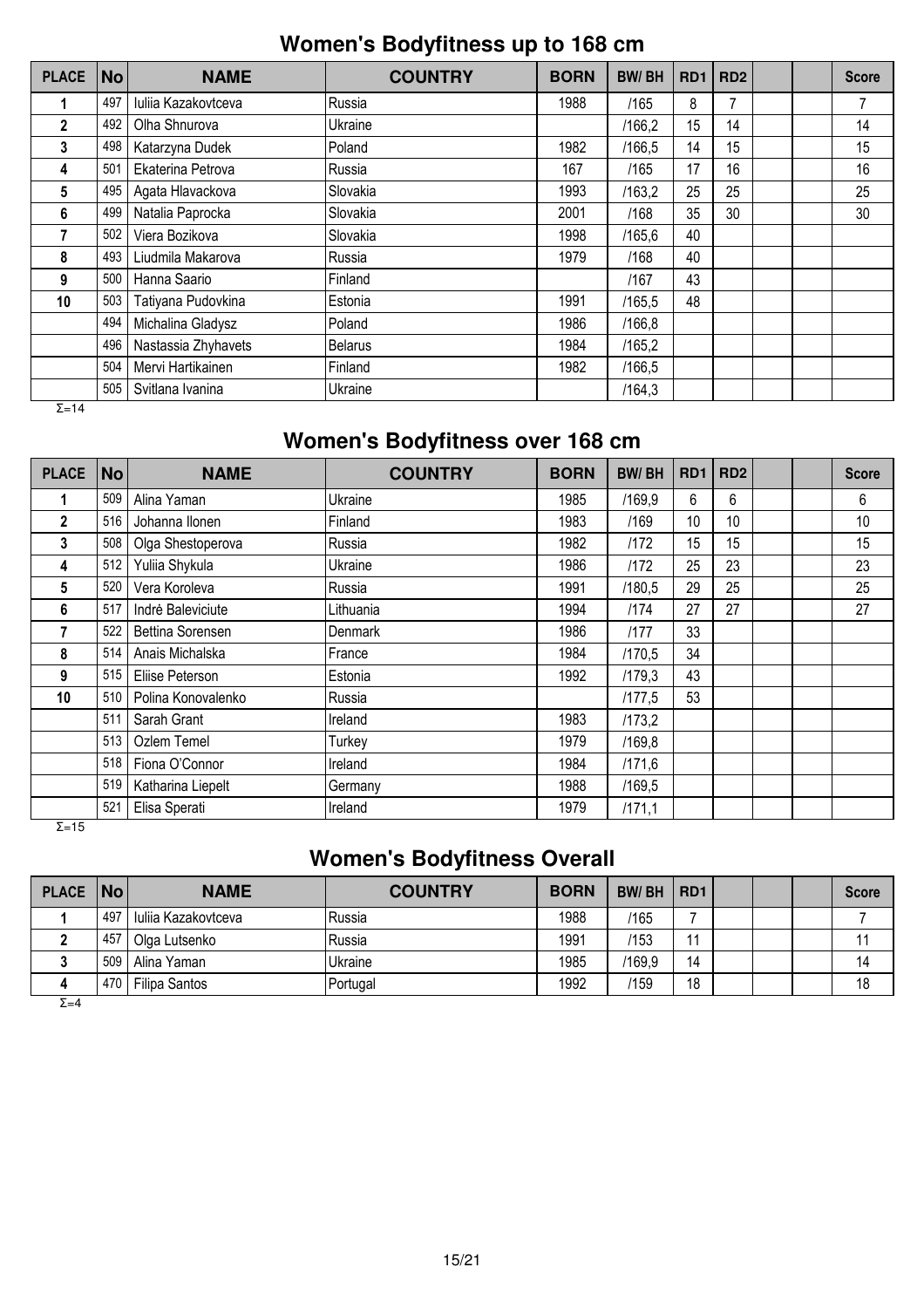## **Master Women's Physique over 35 Years Open**

| <b>PLACE</b>  | <b>No</b>       | <b>NAME</b>                 | <b>COUNTRY</b> | <b>BORN</b> | <b>BW/BH</b> | RD <sub>1</sub> | RD2x <br>$\overline{2}$ | RD <sub>3</sub> | <b>Score</b> |
|---------------|-----------------|-----------------------------|----------------|-------------|--------------|-----------------|-------------------------|-----------------|--------------|
|               | 528             | Elena Lazareva              | Russia         | 1968        | /160         | 9               | 16                      | 6               | 22           |
| $\mathbf 2$   | 533             | Beatriz Gomez               | Spain          | 1976        | /157,4       | 6               | 14                      | 10              | 24           |
| 3             | 534             | Maryna Melchenko            | Ukraine        | 1979        | /158         | 15              | 30                      | 15              | 45           |
| 4             | 530             | Milena Koudelková           | Czech Republic | 1974        | /164,2       | 20              | 40                      | 22              | 62           |
| 5             | 526             | Scilla Colombo              | Italy          | 1972        | /167         | 27              | 52                      | 28              | 80           |
| 6             | 53 <sup>4</sup> | Agnieszka Zembron-Chudzicka | Poland         | 1981        | /151,5       | 28              | 56                      | 27              | 83           |
|               | 525             | Leona Dobinson              | Ireland        | 1979        | /169,9       | 38              |                         |                 |              |
| 8             | 529             | Laure Gaillard              | France         | 1970        | /154         | 39              |                         |                 |              |
| 9             | 532             | Sherica Douglas             | Norway         | 1982        | /152,7       | 45              |                         |                 |              |
| 10            | 527             | Alda Hauksdottir            | Iceland        | 1979        |              | 46              |                         |                 |              |
| $\Sigma = 10$ |                 |                             |                |             |              |                 |                         |                 |              |

# **Master Women's Bodyfitness 35-39 Years Open**

| <b>PLACE</b>   | <b>No</b> | <b>NAME</b>         | <b>COUNTRY</b> | <b>BORN</b> | <b>BW/BH</b> | R <sub>D</sub> 1 | RD <sub>2</sub> |  | <b>Score</b> |
|----------------|-----------|---------------------|----------------|-------------|--------------|------------------|-----------------|--|--------------|
|                | 541       | Olha Shnurova       | Ukraine        | 1981        | /166,2       | 11               | 8               |  | 8            |
| $\overline{2}$ | 547       | Katarzyna Dudek     | Poland         | 1982        | /166,5       | 9                | 12              |  | 12           |
| 3              | 553       | Johanna Ilonen      | Finland        | 1983        | /169         | 16               | 13              |  | 13           |
| 4              | 538       | Svetlana Sapunova   | Russia         | 1982        | /165,5       | 13               | 17              |  | 17           |
| 5              | 549       | Polina Konovalenko  | Russia         | 1981        | /177,5       | 35               | 25              |  | 25           |
| 6              | 554       | Diana Petry         | Germany        | 1981        | 1172         | 32               | 29              |  | 29           |
| 7              | 550       | Olga Shestoperova   | Russia         | 1982        | 1172         | 37               |                 |  |              |
| 8              | 543       | Tiina Hyvönen       | Finland        | 1981        | /171,2       | 39               |                 |  |              |
| 9              | 544       | Elena Ordoñez       | Spain          | 1981        |              | 41               |                 |  |              |
| 10             | 537       | Hanna Saario        | Finland        | 1981        | /167         | 42               |                 |  |              |
|                | 539       | Elke van den Berg   | Netherlands    | 1979        |              |                  |                 |  |              |
|                | 540       | Jana Paulatova      | Czech Republic | 1981        | 1177         |                  |                 |  |              |
|                | 542       | Iuliana Giurgiu     | Romania        | 1981        | /161,8       |                  |                 |  |              |
|                | 545       | Denisa Keppertova   | Czech Republic | 1984        | /169,2       |                  |                 |  |              |
|                | 546       | Mervi Hartikainen   | Finland        | 1982        | /166,5       |                  |                 |  |              |
|                | 548       | Sarah Grant         | Ireland        | 1983        | /173,2       |                  |                 |  |              |
|                | 551       | Kamila Rzeszowska   | Ireland        | 1981        | /157,4       |                  |                 |  |              |
|                | 552       | Alexandra Ljung     | Sweden         | 1984        | /157,2       |                  |                 |  |              |
|                | 555       | Donassans Rodriguez | France         | 1984        | /161         |                  |                 |  |              |
|                | 556       | Sandra Schmidt      | Germany        | 1981        | /169         |                  |                 |  |              |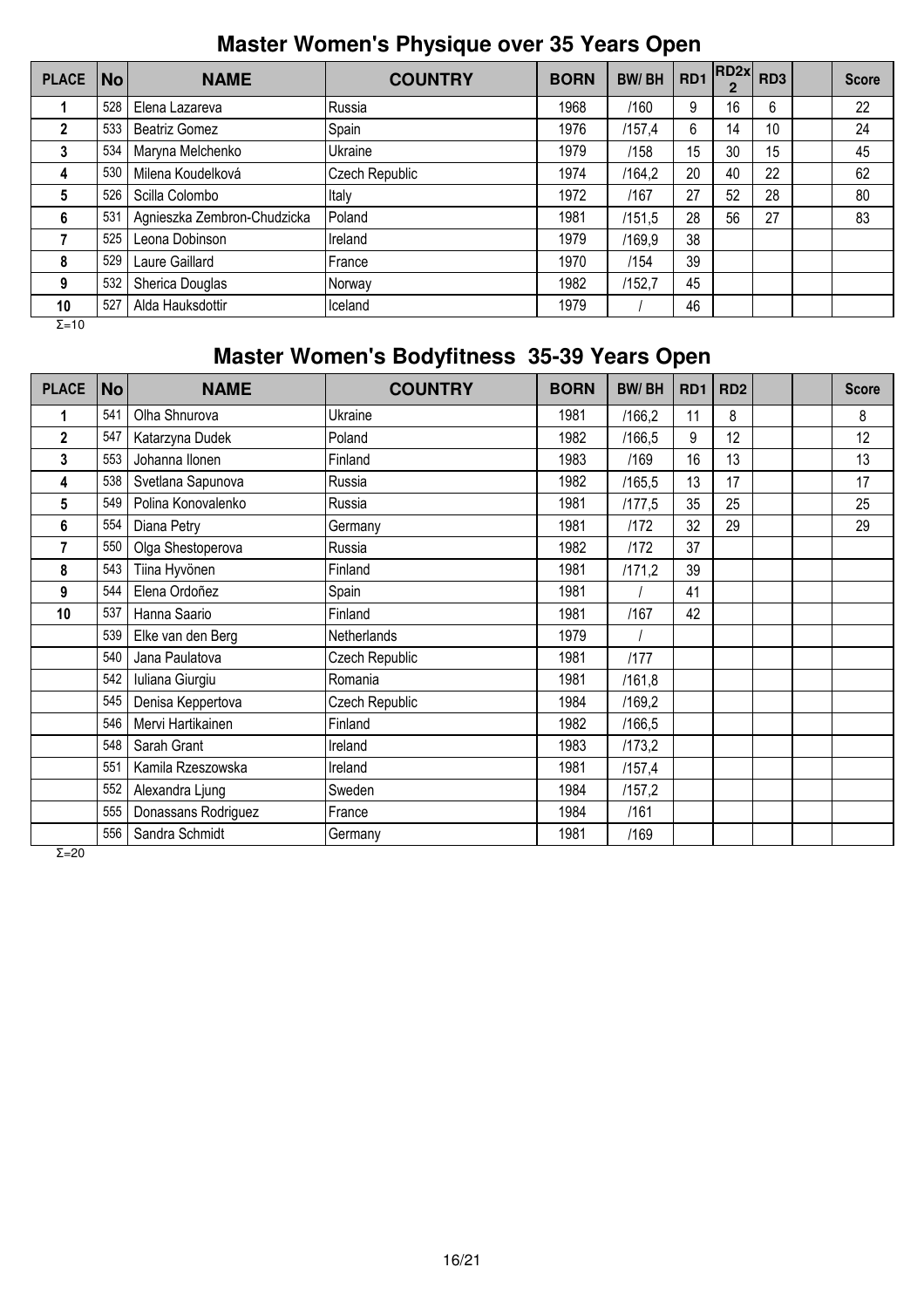## **Master Women's Bodyfitness 40-44 Years Open**

| <b>PLACE</b> | <b>No</b> | <b>NAME</b>        | <b>COUNTRY</b> | <b>BORN</b> | <b>BW/BH</b> | RD <sub>1</sub> | RD <sub>2</sub> |  | <b>Score</b> |
|--------------|-----------|--------------------|----------------|-------------|--------------|-----------------|-----------------|--|--------------|
| 1            | 561       | Arti Lopes         | Norway         | 1976        | /159,8       | 9               | 6               |  | 6            |
| $\mathbf{2}$ | 559       | Djeini Doumbia     | Belgium        | 1976        |              | 14              | 16              |  | 16           |
| 3            | 573       | Eleonore Erikssoan | Sweden         | 1978        | /163,6       | 12              | 17              |  | 17           |
| 4            | 572       | Niina Nyberg       | Finland        | 1977        | /162         | 15              | 17              |  | 17           |
| 5            | 564       | Tatiana Bocharova  | Russia         | 1976        | /161,5       | 25              | 21              |  | 21           |
| 6            | 571       | Noora Korpela      | Finland        | 1976        |              | 35              | 28              |  | 28           |
| 7            | 574       | Zuzana Benková     | Slovakia       | 1977        | /165,5       | 35              |                 |  |              |
| 8            | 563       | Ozlem Temel        | Turkey         | 1979        | /169,8       | 40              |                 |  |              |
| 9            | 569       | Franziska Donath   | Germany        | 1979        | /163.7       | 45              |                 |  |              |
| 10           | 565       | Eva Crespo         | Spain          | 1976        | /156,4       | 57              |                 |  |              |
|              | 560       | Andrea Jancíkova   | Czech Republic | 1975        | /156,5       |                 |                 |  |              |
|              | 562       | Maria Paniagua     | Spain          | 1976        | /164         |                 |                 |  |              |
|              | 566       | Laura Maslauskiene | Lithuania      | 1979        | /172,9       |                 |                 |  |              |
|              | 567       | Marika Renckova    | Slovakia       | 1977        | /162         |                 |                 |  |              |
|              | 568       | Susan Hakala       | Finland        | 1975        | /164,5       |                 |                 |  |              |
|              | 570       | Iryna Yelizarova   | Ukraine        | 1977        | /181         |                 |                 |  |              |

 $\overline{Σ=16}$ 

## **Master Women's Bodyfitness 45 Years & Over Open**

| <b>PLACE</b> | No  | <b>NAME</b>                                      | <b>COUNTRY</b> | <b>BORN</b> | <b>BW/BH</b> | R <sub>D</sub> <sub>1</sub> | RD <sub>2</sub> |  | <b>Score</b> |
|--------------|-----|--------------------------------------------------|----------------|-------------|--------------|-----------------------------|-----------------|--|--------------|
|              | 579 | Mayya Sventitskaya                               | France         | 1973        | /165         | 17                          | 13              |  | 13           |
| 2            | 588 | Tiina Niinimaki                                  | Finland        | 1966        | /151,5       | 14                          | 14              |  | 14           |
| 3            | 577 | Louane Rossi                                     | Switzerland    | 1972        | /168.8       | 16                          | 17              |  | 17           |
| 4            | 582 | Katarina Hemling                                 | Finland        | 1968        | /156,7       | 20                          | 19              |  | 19           |
| 5            | 585 | Esta Pilt                                        | Estonia        | 1964        | /157,6       | 19                          | 20              |  | 20           |
| 6            | 590 | Victoria Hernandez                               | Spain          | 1970        | /169         | 24                          | 23              |  | 23           |
|              | 584 | Galina Marufova                                  | Russia         | 1971        |              | 30                          |                 |  |              |
| 8            | 583 | Maryna Yershova                                  | Ukraine        | 1969        | /176,3       | 47                          |                 |  |              |
| 9            | 578 | Danica Anastasijevic-Christensen Macedonia North |                | 1970        | /160         | 47                          |                 |  |              |
| 10           | 587 | Petra Salonen                                    | Finland        | 1972        | /163,6       | 52                          |                 |  |              |
|              | 580 | Cathy Poudou                                     | France         | 1966        | /158,5       |                             |                 |  |              |
|              | 581 | Anikó Vörös                                      | Hungary        | 1969        | /152,6       |                             |                 |  |              |
|              | 586 | <b>Brigitte Cael</b>                             | France         | 1965        | /155         |                             |                 |  |              |
|              | 589 | Marina Reis                                      | Portugal       | 1967        |              |                             |                 |  |              |

 $Σ=14$ 

## **Master Women's Bodyfitness Overall**

| PLACE   No |     | <b>NAME</b>        | <b>COUNTRY</b> | <b>BORN</b> | <b>BW/BH</b> | R <sub>D</sub> 1 |  | Score |
|------------|-----|--------------------|----------------|-------------|--------------|------------------|--|-------|
|            | 541 | Olha Shnurova      | Ukraine        | 1981        | /166,2       |                  |  |       |
|            | 561 | Arti Lopes         | Norway         | 1976        | /159,8       | 10               |  |       |
|            | 579 | Mayya Sventitskaya | France         | 1973        | /165         | 15               |  | 15    |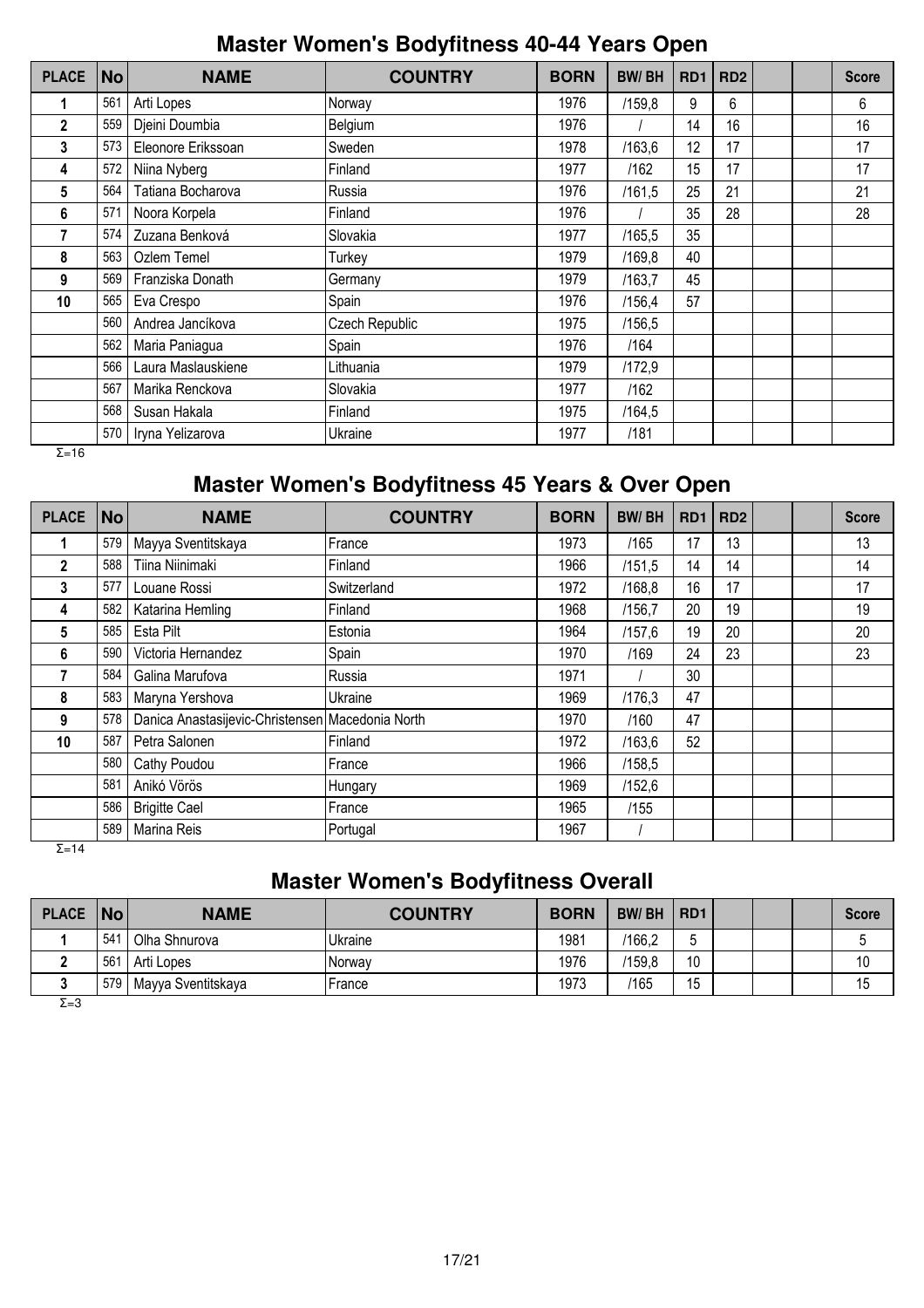## **Women's Physique up to 163 cm**

| PLACE   No   |     | <b>NAME</b>       | <b>COUNTRY</b> | <b>BORN</b> | <b>BW/BH</b> | RD1 | RD2x | RD <sub>3</sub> | <b>Score</b> |
|--------------|-----|-------------------|----------------|-------------|--------------|-----|------|-----------------|--------------|
|              | 636 | Mina Mahzoon      | Sweden         |             | /156,8       |     | 14   | 10              | 24           |
|              | 635 | Aleksandra Gatsko | Russia         | 1987        | /154,6       | 13  | 24   | 8               | 32           |
|              | 629 | Elena Lazareva    | Russia         | 1968        | /160         | 14  | 32   | 18              | 50           |
| 4            | 633 | Polina Tyrina     | Russia         | 1987        | /161.7       | 18  | 32   | 19              | 51           |
|              | 631 | Andrijana Dabic   | Austria        | 1988        | /162,7       | 24  | 42   | 22              | 64           |
| 6            | 630 | Maryna Melchenko  | Ukraine        | 1979        | /158         | 32  | 58   | 30              | 88           |
|              | 634 | Evelina Ziogiene  | Lithuania      | 1982        | /161,5       | 33  |      |                 |              |
| 8            | 632 | Sherica Douglas   | Norway         | 1982        | /152,7       | 40  |      |                 |              |
| $\Sigma = 8$ |     |                   |                |             |              |     |      |                 |              |

## **Women's Physique over 163 cm**

| PLACE No     |     | <b>NAME</b>          | <b>COUNTRY</b> | <b>BORN</b> | <b>BW/BH</b> | RD <sub>1</sub> | RD2x | RD <sub>3</sub> | <b>Score</b> |
|--------------|-----|----------------------|----------------|-------------|--------------|-----------------|------|-----------------|--------------|
|              | 643 | Viktoriia Pohribniak | Ukraine        | 1988        | /167.7       | 5               | 10   | 5               | 15           |
|              | 644 | Liubov Popova        | Ukraine        | 1988        | /165,7       | 11              | 20   | 10              | 30           |
|              | 639 | Beáta Harcos         | Hungary        | 1978        | /170         | 15              | 30   | 15              | 45           |
| 4            | 641 | Jorine Wieringa      | Netherlands    | 1985        | /164,7       | 20              | 40   | 20              | 60           |
| 5            | 642 | Maija Kuusisto       | Finland        | 1986        | /166         | 25              | 50   | 27              | 77           |
| 6            | 646 | Scilla Colombo       | Italy          | 1972        | /167         | 32              | 60   | 28              | 88           |
|              | 645 | Isil Aktan           | Turkey         | 1974        | /169         | 37              |      |                 |              |
| 8            | 640 | Leona Dobinson       | Ireland        | 1979        | /169,9       | 37              |      |                 |              |
| $\Sigma = 8$ |     |                      |                |             |              |                 |      |                 |              |

## **Women's Physique Overall**

| <b>PLACE</b> | No  | <b>NAME</b>          | <b>COUNTRY</b> | <b>BORN</b> | <b>BW/BH</b> | R <sub>D</sub> 1         |  | Score |
|--------------|-----|----------------------|----------------|-------------|--------------|--------------------------|--|-------|
|              | 643 | Viktoriia Pohribniak | Ukraine        | 1988        | '167.        |                          |  |       |
|              | 636 | Mina Mahzoon         | 'Sweden        |             | /156.8       | $\Lambda$ $\Lambda$<br>U |  |       |
| Σ=2          |     |                      |                |             |              |                          |  |       |

## **Junior Men's Bodybuilding 16-23 Years, Open**

| <b>PLACE</b> | $\overline{\mathsf{No}}$ | <b>NAME</b>          | <b>COUNTRY</b> | <b>BORN</b> | <b>BW/BH</b> | RD1 | RD2x | RD <sub>3</sub> | <b>Score</b> |
|--------------|--------------------------|----------------------|----------------|-------------|--------------|-----|------|-----------------|--------------|
|              | 596                      | Bartosz Zimny        | Poland         | 1996        | 99/          |     | 10   | 5               | 15           |
|              | 594                      | Julius Gyulai Gaal   | Slovakia       | 1996        | 88,3/        | 12  | 24   | 14              | 38           |
| 3            | 598                      | Paweł Kowalski       | Poland         | 1989        | 89/          | 14  | 30   | 17              | 47           |
| 4            | 597                      | <b>Vilius Petrik</b> | Lithuania      | 1998        | 86,8/        | 23  | 46   | 23              | 69           |
| 5            | 599                      | Michael Kriho        | Czech Republic | 1996        | 69/          | 25  | 48   | 21              | 69           |
| 6            | 593                      | Sven Agic            | Croatia        | 1996        | 104,7/       | 23  | 50   | 27              | 77           |
|              | 595                      | Gerard Tanguy        | France         | 1997        | 72,9/        | 36  |      |                 |              |
| 8            | 601                      | Serhii Maksymchuk    | Ukraine        | 1996        | 91,6/186,5   | 39  |      |                 |              |
| 9            | 600                      | Oguz Ersoz           | Turkey         | 1996        | 97,4/        | 45  |      |                 |              |

 $\overline{Σ=9}$ 

## **Men's Bodybuilding up to 70 kg**

| PLACE No |     | <b>NAME</b>           | <b>COUNTRY</b>  | <b>BORN</b> | <b>BW/BH</b> | RD <sub>1</sub> | $RD2x$ RD3 |    | <b>Score</b> |
|----------|-----|-----------------------|-----------------|-------------|--------------|-----------------|------------|----|--------------|
|          | 653 | Herman Pysarenko      | Ukraine         | 1373        | 66,9/        | 6               | 14         | 8  | 22           |
|          | 651 | Rinat Rakhmolin       | Russia          | 1989        | 69,7/        | 13              | 28         | 11 | 39           |
|          | 656 | Martin Manasievski    | Macedonia North | 1992        | 66,9/        | 14              | 28         | 15 | 43           |
| 4        | 652 | Andrei Sihonin        | <b>Belarus</b>  | 1986        | 67,5/        | 14              | 30         | 17 | 47           |
|          | 654 | James Cassar          | Malta           | 1989        | 69,3/        | 29              | 54         | 27 | 81           |
| 6        | 655 | <b>Teymur Aslanov</b> | Azerbaijan      | 1982        | 68,7/        | 27              | 56         | 26 | 82           |
|          | 650 | Mesut Ala             | Turkey          | 1991        | 68,9/        | 36              |            |    |              |
| 8        | 649 | Michael Macek         | Czech Republic  | 1994        | 65,7/        | 39              |            |    |              |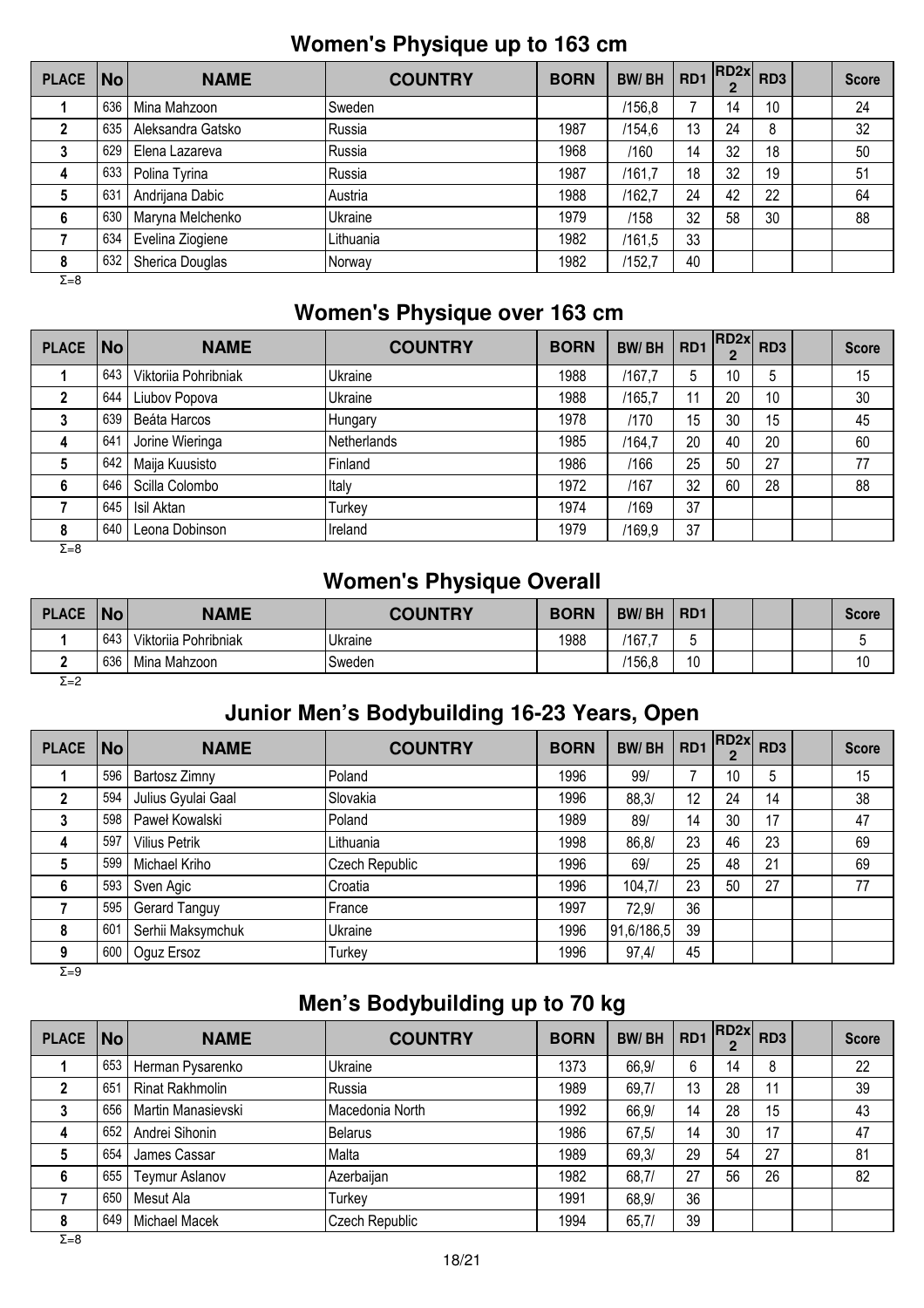## **Men's Bodybuilding up to 75 kg**

| <b>PLACE</b>  | $\vert$ No $\vert$ | <b>NAME</b>           | <b>COUNTRY</b> | <b>BORN</b> | <b>BW/BH</b> | RD1 | RD2x <br>$\overline{2}$ | RD <sub>3</sub> | <b>Score</b> |
|---------------|--------------------|-----------------------|----------------|-------------|--------------|-----|-------------------------|-----------------|--------------|
|               | 659                | Ife Adekolu           | Luxembourg     | 1989        |              | 5   | 10                      | 5               | 15           |
| 2             | 663                | <b>Matias Celades</b> | Spain          | 1983        | 73,1/        | 10  | 28                      | 13              | 41           |
| 3             | 661                | Aleksandar Todorov    | Bulgaria       | 1979        | 73.9/        | 28  | 36                      | 19              | 55           |
| 4             | 667                | Neven Cuk             | Croatia        | 1984        | 73,6/        | 15  | 38                      | 20              | 58           |
| 5             | 664                | Carlos Caruana        | Malta          | 1977        | 74,5/        | 26  | 38                      | 22              | 60           |
| 6             | 662                | Benjamin Anton        | Germany        | 1990        | 72,2/        | 30  | 56                      | 25              | 81           |
|               | 668                | Mickael Trotin        | France         | 1982        | 73,5/        | 33  |                         |                 |              |
| 8             | 666                | Emmet Long            | Ireland        | 1990        | 74,7/        | 37  |                         |                 |              |
| 9             | 665                | Zülfi Karaköse        | Turkey         | 1995        | 72,5/        | 44  |                         |                 |              |
| 10            | 660                | Jerome Letellier      | France         | 1975        | 72/          | 48  |                         |                 |              |
| $\Sigma = 10$ |                    |                       |                |             |              |     |                         |                 |              |

## **Men's Bodybuilding up to 80 kg**

| <b>PLACE</b> | <b>No</b> | <b>NAME</b>              | <b>COUNTRY</b> | <b>BORN</b> | <b>BW/BH</b> | RD1 | RD2x <br>2 | RD <sub>3</sub> | <b>Score</b> |
|--------------|-----------|--------------------------|----------------|-------------|--------------|-----|------------|-----------------|--------------|
|              | 683       | Maximiliano Rodriguez    | Spain          | 1982        | 78,4/        | 8   | 12         | 6               | 18           |
| $\mathbf{2}$ | 680       | Kushtrim Bajraktaraj     | Kosovo         | 1984        | 78,9/        | 9   | 24         | 11              | 35           |
| 3            | 675       | Enrique Cardenas         | Spain          | 1980        | 78,5/        | 15  | 26         | 14              | 40           |
| 4            | 673       | <b>Stavros Dimitriou</b> | Cyprus         | 1986        | 79,2/        | 22  | 46         | 22              | 68           |
| 5            | 682       | Nizami Misirov           | Azerbaijan     | 1985        | 79,8/        | 23  | 46         | 22              | 68           |
| 6            | 681       | Andrei Tikhonov          | Russia         | 1985        | 79,8/        | 34  | 54         | 30              | 84           |
|              | 678       | Cedrick Pelegrin         | <b>France</b>  | 1977        | 77,7/        | 36  |            |                 |              |
| 8            | 679       | Murad Isayev             | Azerbaijan     | 1984        | 78,8/        | 37  |            |                 |              |
| 9            | 677       | Koray Ucar               | Turkey         | 1974        | 79,1/        | 44  |            |                 |              |
| 10           | 672       | <b>Romain Vuillet</b>    | France         | 1987        | 80/          | 48  |            |                 |              |
|              | 674       | Alban Gojani             | Kosovo         | 1983        | 77/          |     |            |                 |              |
|              | 676       | Constantinos Frangiskou  | Cyprus         | 1988        | 76/          |     |            |                 |              |

 $Σ=12$ 

# **Men's Bodybuilding up to 85 kg**

| <b>PLACE</b> | $\vert$ No $\vert$ | <b>NAME</b>      | <b>COUNTRY</b> | <b>BORN</b> | <b>BW/BH</b> | RD <sub>1</sub> | $  RD2x $ $RD3$ |    | <b>Score</b> |
|--------------|--------------------|------------------|----------------|-------------|--------------|-----------------|-----------------|----|--------------|
|              | 688                | Mykhailo Pavliuk | <b>Ukraine</b> |             | 85/          |                 | 10              | 5  | 15           |
|              | 686                | Jorge Fernandez  | Spain          | 1983        | 82/          | 10              | 20              | 10 | 30           |
| 3            | 692                | Roderick Theuma  | Malta          | 1982        | 83,9/        | 16              | 36              | 21 | 57           |
| 4            | 691                | Justas Poliakus  | Lithuania      | 1992        | 84,1/        | 22              | 42              | 24 | 66           |
|              | 689                | Cetin Ornek      | Turkey         | 977         | 84,2/        | 27              | 50              | 21 | 71           |
| 6            | 690                | Alberto Cutuli   | Italy          |             | 84,7/        | 24              | 52              | 25 | 77           |
|              | 687                | Sakir Kizil      | Turkey         |             | 83,9/        | 35              |                 |    |              |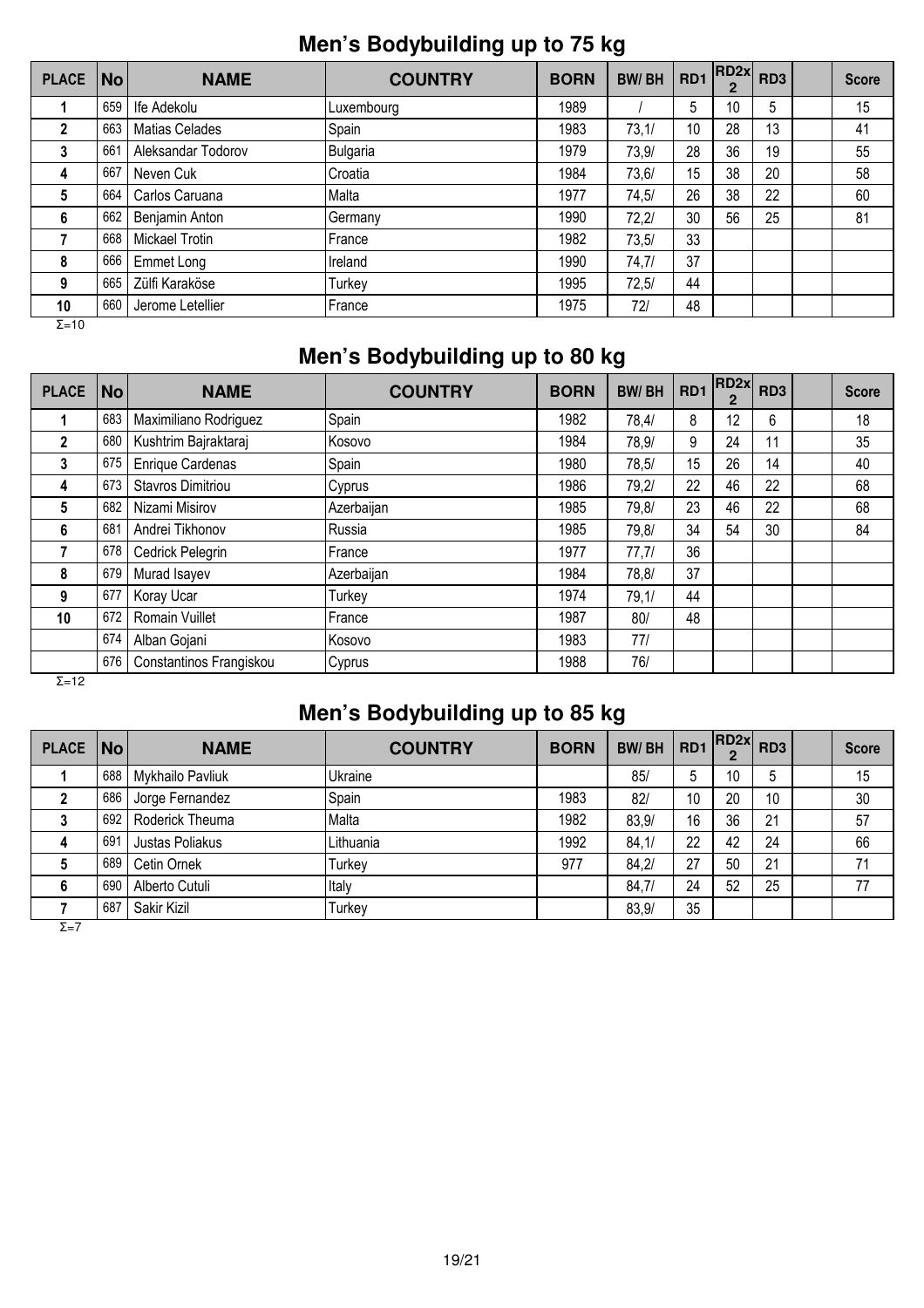## **Men's Bodybuilding up to 90 kg**

| <b>PLACE</b> | <b>No</b> | <b>NAME</b>          | <b>COUNTRY</b> | <b>BORN</b> | <b>BW/BH</b> | RD <sub>1</sub> | RD2x <br>$\overline{2}$ | RD <sub>3</sub> | <b>Score</b> |
|--------------|-----------|----------------------|----------------|-------------|--------------|-----------------|-------------------------|-----------------|--------------|
|              | 700       | Keivan Gomanian      | Sweden         | 1977        | 88,1/        | 10              | 16                      | 13              | 29           |
| $\mathbf{2}$ | 695       | Tomas Svernenka      | Ireland        | 1981        | 89,1/        | 11              | 22                      | 11              | 33           |
| 3            | 696       | Franck Collingro     | France         | 1986        | 86.5/        | 12              | 26                      | 11              | 37           |
| 4            | 702       | Andrei Sychev        | Russia         | 1978        | 89,6/        | 21              | 40                      | 19              | 59           |
| 5            | 701       | Fuad Gulu-zade       | Azerbaijan     | 1985        | 89.3/        | 19              | 44                      | 22              | 66           |
| 6            | 705       | Denis Kniazev        | Russia         | 1982        | 89,2/        | 30              | 58                      | 27              | 85           |
|              | 703       | Andrii Khabrenko     | Ukraine        | 1991        | 89,1/        | 39              |                         |                 |              |
| 8            | 706       | Mickael Cabrita      | France         | 1992        | 87,6/        | 40              |                         |                 |              |
| 9            | 699       | Rifat Sipahioglu     | Turkey         | 1977        | 87,8/        | 46              |                         |                 |              |
| 10           | 704       | Marc Lebourg         | France         | 1988        | 88,6/        | 48              |                         |                 |              |
|              | 697       | <b>Florent Seguy</b> | France         | 1989        | 85,5/        |                 |                         |                 |              |
|              | 698       | Paweł Kowalski       | Poland         | 1989        | 89/          |                 |                         |                 |              |

 $\overline{Σ}$ =12

## **Men's Bodybuilding up to 95 kg**

| <b>PLACE</b> | $\vert$ No $\vert$ | <b>NAME</b>        | <b>COUNTRY</b>  | <b>BORN</b> | <b>BW/BH</b> | $\cdot$  RD1x  RD2 |    |  | <b>Score</b> |
|--------------|--------------------|--------------------|-----------------|-------------|--------------|--------------------|----|--|--------------|
|              | 714                | Vladimir Beliaev   | Russia          | 1989        | 93.9/        | 10                 | 5  |  | 15           |
|              | 711                | Sergio Dufort      | Spain           | 1980        | 94.3/        | 22                 | 12 |  | 34           |
| 3            | 709                | Nikolay Kostadinov | <b>Bulgaria</b> | 1990        | 94.8/        | 28                 | 13 |  | 41           |
| 4            | 713                | Jacques Zinsou     | <b>Denmark</b>  | 1972        | 94,3/        | 42                 | 21 |  | 63           |
| C            | 710                | Remi Bordagi       | France          | 1992        | 92,1/        | 50                 | 27 |  | 77           |
| 6            | 712                | Xhevat Asllani     | Kosovo          | 1980        | 92,4/        | 56                 | 27 |  | 83           |
| $\Sigma = 6$ |                    |                    |                 |             |              |                    |    |  |              |

## **Men's Bodybuilding up to 100 kg**

| PLACE   No  |     | <b>NAME</b>          | <b>COUNTRY</b>  | <b>BORN</b> | <b>BW/BH</b> | RD <sub>1</sub> | RD2x | RD <sub>3</sub> | <b>Score</b> |
|-------------|-----|----------------------|-----------------|-------------|--------------|-----------------|------|-----------------|--------------|
|             | 719 | Daniel Poniedzialek  | Poland          | 1994        | 97,3/        | 6               | 12   | 6               | 18           |
| $\mathbf 2$ | 723 | Bartosz Zimny        | Poland          | 1996        | 99/          | 13              | 24   | 13              | 37           |
| 3           | 721 | Juan De Dios Romero  | Spain           | 1984        | 96,2/        | 19              | 34   | 17              | 51           |
| 4           | 726 | Egzon Hyseni         | <b>IKosovo</b>  | 1988        | 96,3/        | 16              | 36   | 18              | 54           |
| 5           | 720 | <b>Youseff Asmar</b> | Sweden          | 1980        | 97/          | 20              | 46   | 21              | 67           |
| 6           | 717 | Dmitrii Marchenko    | lRussia         | 1985        | 99/          | 30              | 52   | 30              | 82           |
|             | 718 | Leon Berisha         | <b>IKosovo</b>  | 1976        | 98, 6/       | 36              |      |                 |              |
| 8           | 722 | Aleks Kirov          | Bulgaria        | 1995        | 97,9/        | 43              |      |                 |              |
| 9           | 725 | Oguz Aydemir         | Turkey          | 1973        | 97,7/        | 44              |      |                 |              |
| 10          | 724 | Ibrahim Vranovci     | Macedonia North | 1983        | 98,1/        | 46              |      |                 |              |

Σ=10

# **Men's Bodybuilding over 100 kg**

| <b>PLACE</b> | <b>No</b> | <b>NAME</b>        | <b>COUNTRY</b> | <b>BORN</b> | <b>BW/BH</b> | RD1 | RD <sub>2x</sub> | RD <sub>3</sub> | <b>Score</b> |
|--------------|-----------|--------------------|----------------|-------------|--------------|-----|------------------|-----------------|--------------|
|              | 729       | Aleksei Kuznetsov  | Russia         | 1988        | 110.4/       | 5   | 12               | 6               | 18           |
| $\mathbf{2}$ | 736       | Aleksei Tronov     | lRussia        | 1974        | 112.5/       | 13  | 28               | 15              | 43           |
| 3            | 731       | Pawel Wodyk        | Poland         | 1989        | 107.8/       | 16  | 32               | 16              | 48           |
| 4            | 735       | David Pozzi        | Spain          | 1983        | 101,7/       | 19  | 36               | 17              | 53           |
| 5            | 732       | Besart Maxharraj   | Kosovo         | 1978        | 102.3/       | 21  | 44               | 23              | 67           |
| 6            | 730       | Sergei Agunovich   | <b>Belarus</b> | 1980        | 101.1/       | 34  | 60               | 30              | 90           |
|              | 733       | Piotr Piechowiak   | Poland         |             | 104/         | 34  |                  |                 |              |
| 8            | 738       | Darius Janusauskas | Lithuania      | 1989        | 110.9/       | 39  |                  |                 |              |
| 9            | 739       | Giorgi Macavariani | Lithuania      | 1990        | 103,4/       | 42  |                  |                 |              |
| 10           | 737       | Süleyman Canda     | Turkey         | 1978        | 103.7/       | 50  |                  |                 |              |
| <b>DNC</b>   | 734       | Sven Agic          | Croatia        | 1996        | 104,7/       |     |                  |                 |              |